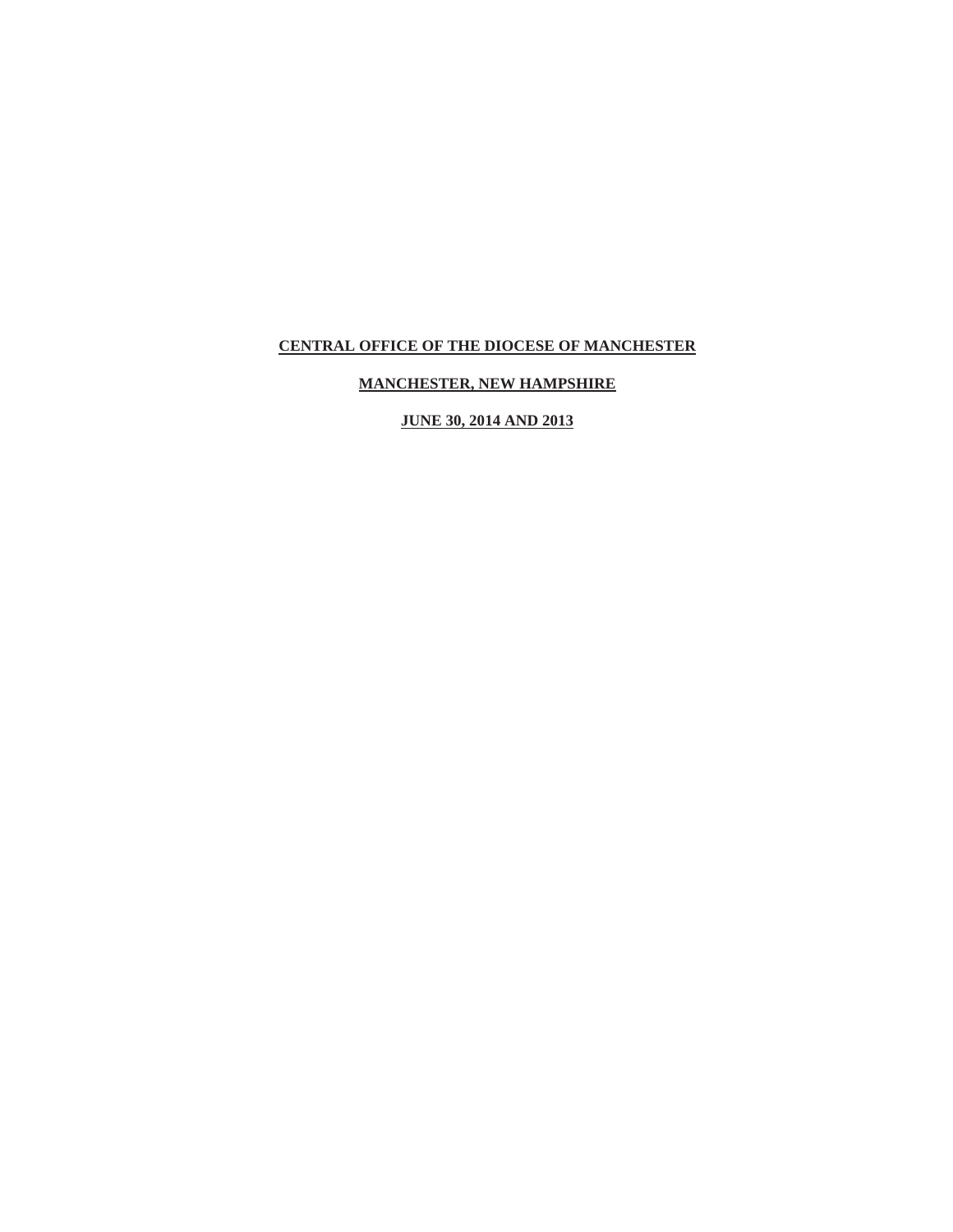

### **INDEPENDENT AUDITORS' REPORT**

Most Reverend Peter A. Libasci Roman Catholic Bishop of Manchester Manchester, New Hampshire

#### Report on the Financial Statements

We have audited the accompanying financial statements of the **Central Office of the Diocese of Manchester** (the Central Office), a nonprofit organization, which comprise the statements of financial position as of June 30, 2014 and 2013, and the related statements of activities and cash flows for the years then ended, and the related notes to the financial statements.

#### Management's Responsibility for the Financial Statements

Management is responsible for the preparation and fair presentation of these financial statements in accordance with accounting principles generally accepted in the United States of America; this includes the design, implementation, and maintenance of internal control relevant to the preparation and fair presentation of financial statements that are free from material misstatement, whether due to fraud or error.

#### Auditors' Responsibility

Our responsibility is to express an opinion on these financial statements based on our audits. We conducted our audits in accordance with auditing standards generally accepted in the United States of America. Those standards require that we plan and perform the audit to obtain reasonable assurance about whether the financial statements are free from material misstatement.

An audit involves performing procedures to obtain audit evidence about the amounts and disclosures in the financial statements. The procedures selected depend on the auditor's judgment, including the assessment of the risks of material misstatement of the financial statements, whether due to fraud or error. In making those risk assessments, the auditor considers internal control relevant to the Central Office's preparation and fair presentation of the financial statements in order to design audit procedures that are appropriate in the circumstances, but not for the purpose of expressing an opinion on the effectiveness of the Central Office's internal control. Accordingly, we express no such opinion. An audit also includes evaluating the appropriateness of accounting policies used and the reasonableness of significant accounting estimates made by management, as well as evaluating the overall presentation of the financial statements.

We believe that the audit evidence we have obtained is sufficient and appropriate to provide a basis for our audit opinion.

#### Opinion

In our opinion, the financial statements referred to above present fairly, in all material respects, the financial position of the Central Office of the Diocese of Manchester as of June 30, 2014 and 2013, and the changes in its net assets and its cash flows for the years then ended in accordance with accounting principles generally accepted in the United States of America.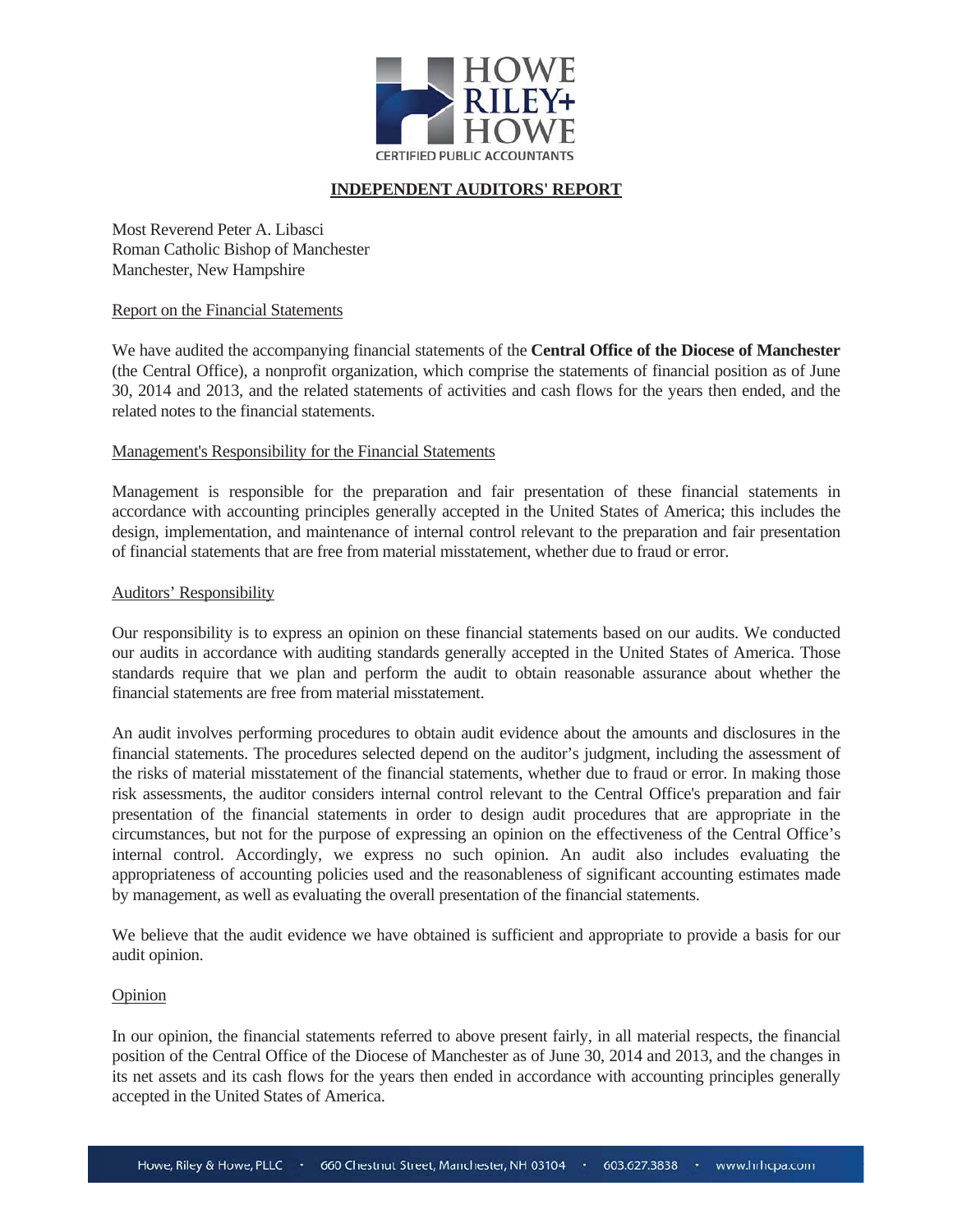Most Reverend Peter A. Libasci Roman Catholic Bishop of Manchester Manchester, New Hampshire

#### Emphasis of Matter

As discussed in Note 14 to the financial statements, the accompanying 2013 financial statements have been restated to correct a misstatement. Our opinion is not modified with respect to this matter.

Manchester, New Hampshire November 21, 2014

Howe, Reley + Howe, PLLC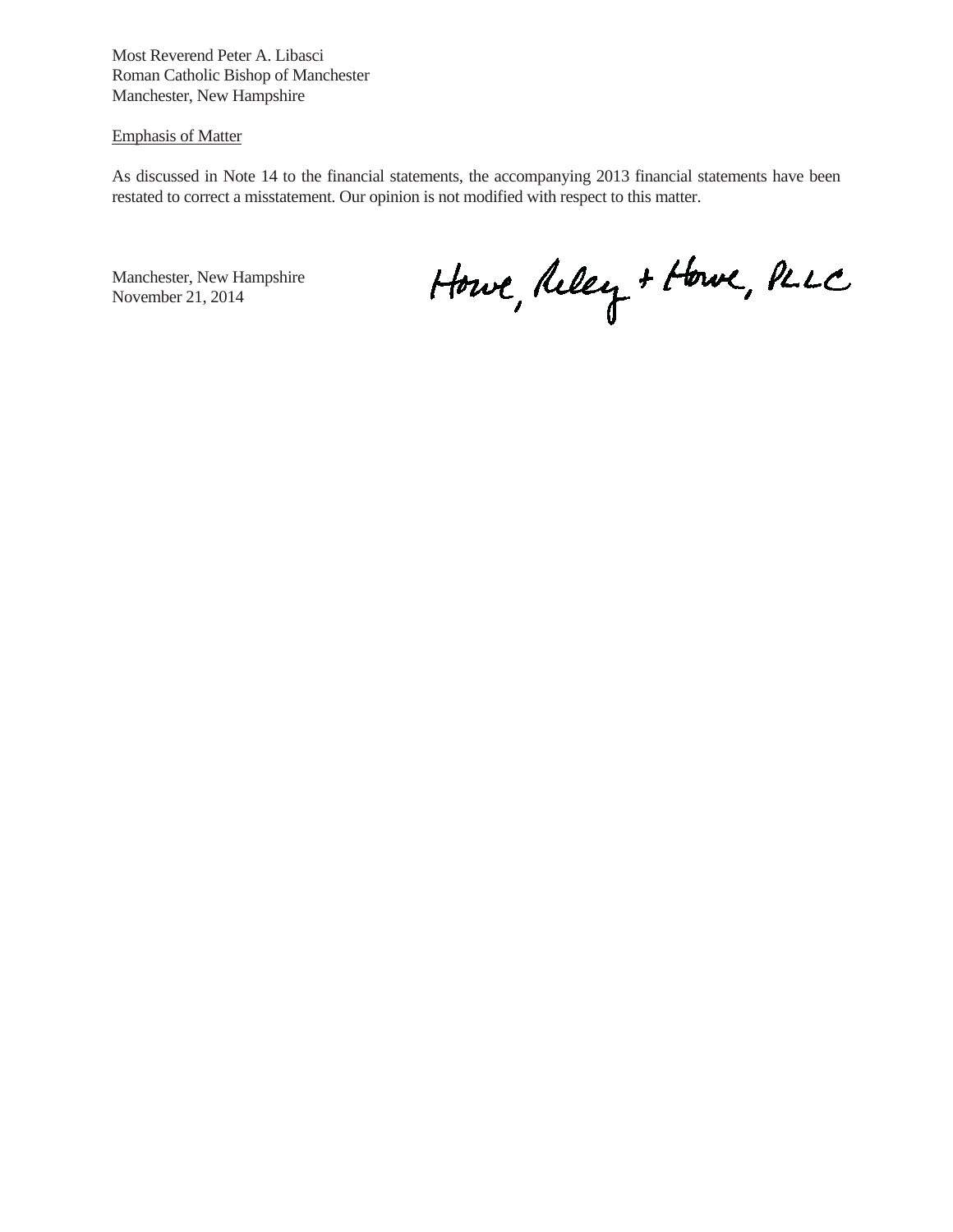#### Statements of Financial Position June 30, 2014 and 2013

#### ASSETS

|                                             | 2014                                 | 2013                               |
|---------------------------------------------|--------------------------------------|------------------------------------|
|                                             |                                      |                                    |
| Cash and cash equivalents                   | 11,197,000                           | 10,219,098                         |
| Accounts receivable, net                    | 951,152                              | 762,343                            |
| Insurance receivable, net                   | 359,734                              | 79,646                             |
| Interest receivable                         | 8,642                                | 5,772                              |
| Short-term investments                      | 326,859                              | 200,608                            |
| Prepaid expenses                            | 296,921                              | 291,230                            |
| Investments in marketable securities,       |                                      |                                    |
| net of short-term investments               | 56,030,062                           | 48,007,432                         |
| Notes receivable, net of discounts and      |                                      |                                    |
| allowance for losses                        | 9,250,682                            | 10,136,478                         |
| Cash held for restrictive purposes          | 144,093                              | 144,093                            |
| Assets held for restricted purposes         | 15,465,807                           | 13,855,900                         |
| Fixed assets, net                           | 356,892                              | 599,864                            |
| Total assets                                | 94,387,844                           | 84,302,464                         |
|                                             |                                      |                                    |
|                                             | LIABILITIES AND NET ASSETS (DEFICIT) |                                    |
| Accounts payable and accrued expenses       | 507,546                              | 375,801                            |
| Funds held for others - special collections | 519,494                              | 595,799                            |
| <b>Insurance liabilities</b>                | 4,136,481                            | 4,140,809                          |
| Deposits payable                            | 54,173,473                           | 52,288,297                         |
| Annuities payable                           |                                      | 3,466                              |
| Mortgage note payable                       | 3,740,375                            | 3,945,850                          |
| Priest retirement benefit obligation        | 16,828,908                           | 18,997,514                         |
| <b>Total liabilities</b>                    | 79,906,277                           | 80, 347, 536                       |
| NET ASSETS (DEFICIT)                        |                                      |                                    |
| Unrestricted:                               |                                      |                                    |
| Designated                                  | 3,649,138                            | 3,123,071                          |
| Undesignated                                | (3,209,090)                          | (11,891,360)                       |
|                                             | 440,048                              | (8,768,289)                        |
| Temporarily restricted                      | 6,071,124                            | 5,013,168                          |
| Permanently restricted                      | 7,970,395                            | 7,710,049                          |
| Total net assets                            | 14,481,567                           | 3,954,928                          |
| Total                                       | 94,387,844<br>\$                     | $\sqrt{\frac{2}{2}}$<br>84,302,464 |

The accompanying notes are an integral part of these financial statements.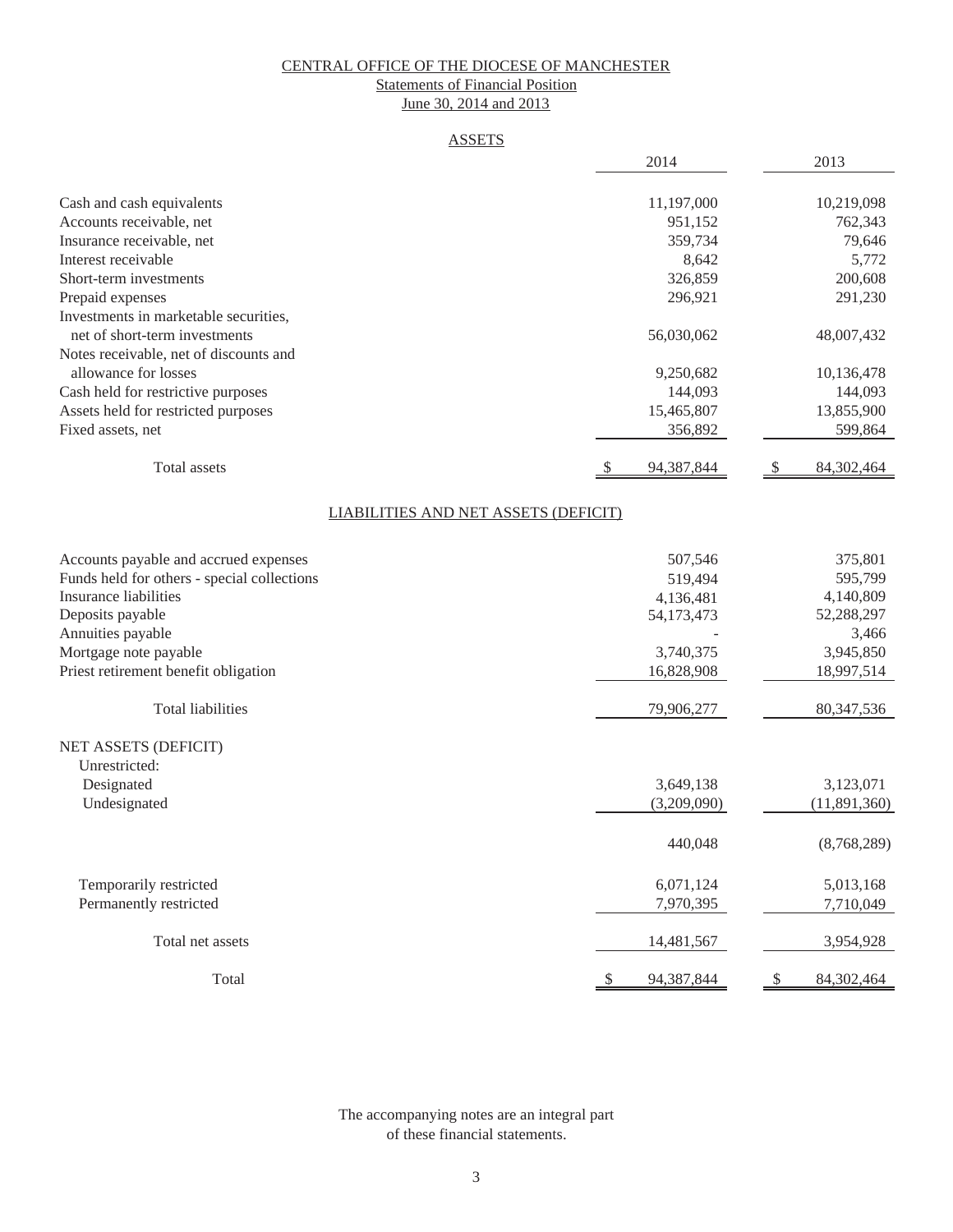#### **Statement of Activities** For the Year Ended June 30, 2014

|                                                                           | Unrestricted  | Temporarily<br>Restricted | Permanently<br>Restricted | Total            |
|---------------------------------------------------------------------------|---------------|---------------------------|---------------------------|------------------|
| <b>REVENUES:</b>                                                          |               |                           |                           |                  |
| Program revenue and assessments                                           | 6,912,234     |                           |                           | 6,912,234        |
| Donations and bequests                                                    | 130,160       | 22,097                    | 250,225                   | 402,482          |
| Insurance                                                                 | 4,978,600     |                           |                           | 4,978,600        |
| Miscellaneous                                                             | 269,686       |                           |                           | 269,686          |
| Net assets released from restriction                                      | 679,211       | (679, 211)                |                           |                  |
| Total revenues                                                            | 12,969,891    | (657, 114)                | 250,225                   | 12,563,002       |
| <b>EXPENSES:</b>                                                          |               |                           |                           |                  |
| Program:                                                                  |               |                           |                           |                  |
| Christian formation                                                       | 3,192,768     |                           |                           | 3,192,768        |
| Pastoral services                                                         | 1,334,881     |                           |                           | 1,334,881        |
| Seminary                                                                  | 372,879       |                           |                           | 372,879          |
| <b>Missions</b>                                                           | 249,243       |                           |                           | 249,243          |
| Tribunal                                                                  | 413,107       |                           |                           | 413,107          |
| Donations                                                                 | 194,312       |                           |                           | 194,312          |
| Other programs                                                            | 1,084,147     |                           |                           | 1,084,147        |
| Periodic pension cost - Diocesan Priests                                  | 854,386       |                           |                           | 854,386          |
| Total program expenses                                                    | 7,695,723     |                           |                           | 7,695,723        |
| Administrative and support expenses:                                      |               |                           |                           |                  |
| Insurance expenses                                                        | 2,813,453     |                           |                           | 2,813,453        |
| Operating expenses                                                        | 2,263,985     |                           |                           | 2,263,985        |
| Total program and administrative and                                      |               |                           |                           |                  |
| support expenses                                                          | 12,773,161    |                           |                           | 12,773,161       |
| Retirement-related changes other than net                                 |               |                           |                           |                  |
| periodic retirement costs                                                 | (2,767,794)   |                           |                           | (2,767,794)      |
| Change in net assets before net investment income<br>and interest expense | 2,964,524     | (657, 114)                | 250,225                   | 2,557,635        |
|                                                                           |               |                           |                           |                  |
| INVESTMENT INCOME, NET                                                    | 6,904,666     | 1,719,304                 | 10,121                    | 8,634,091        |
| <b>INTEREST EXPENSE</b>                                                   | (660, 853)    | (4,234)                   |                           | (665,087)        |
| CHANGE IN NET ASSETS                                                      | 9,208,337     | 1,057,956                 | 260,346                   | 10,526,639       |
| NET ASSETS (DEFICIT) - beginning of year                                  | (8,768,289)   | 5,013,168                 | 7,710,049                 | 3,954,928        |
| NET ASSETS - end of year                                                  | \$<br>440,048 | \$<br>6,071,124           | \$<br>7,970,395           | \$<br>14,481,567 |

of these financial statements. The accompanying notes are an integral part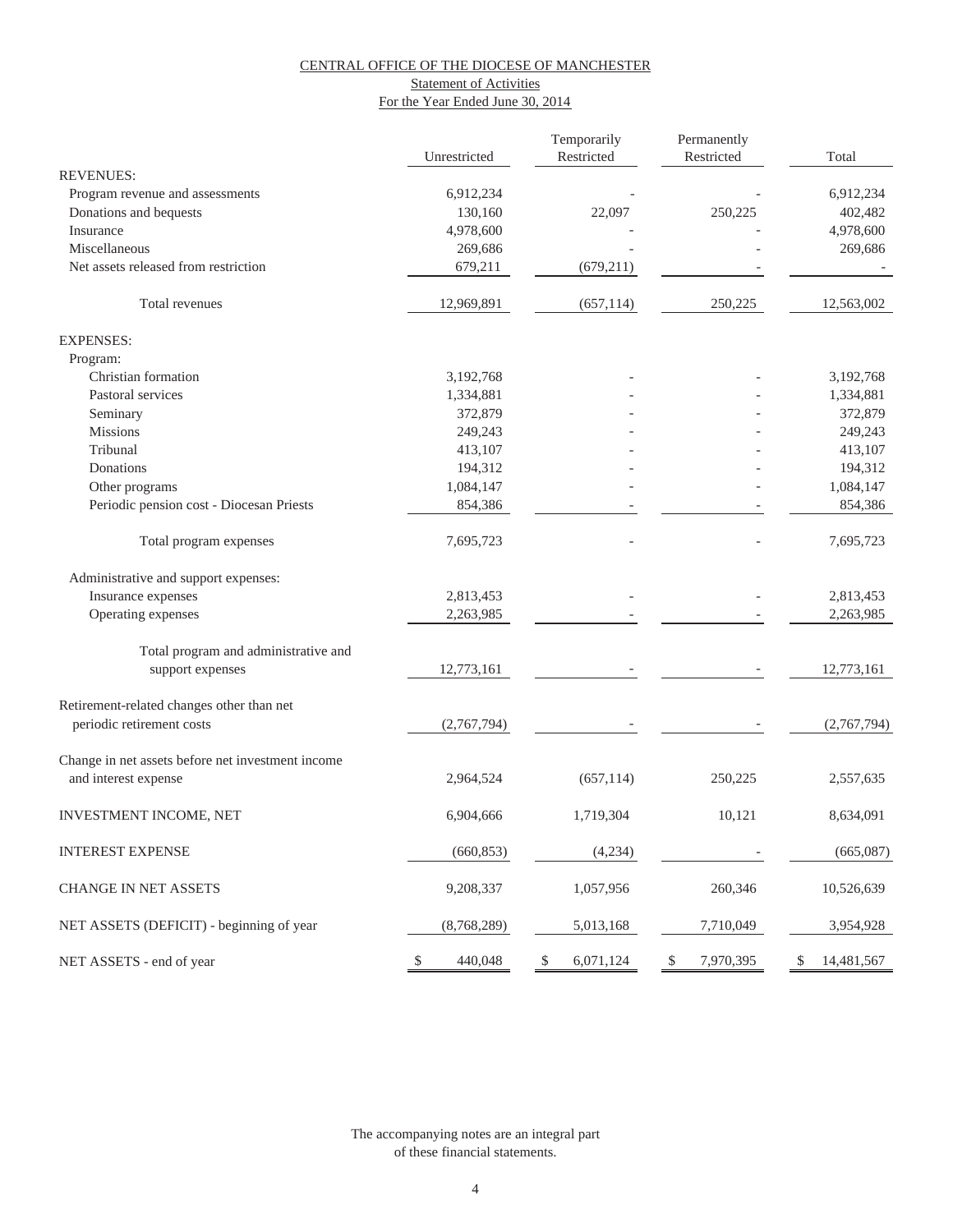#### Statement of Activities

#### For the Year Ended June 30, 2013

|                                                       |                | Temporarily     | Permanently     |                 |
|-------------------------------------------------------|----------------|-----------------|-----------------|-----------------|
|                                                       | Unrestricted   | Restricted      | Restricted      | Total           |
| <b>REVENUES:</b>                                      |                |                 |                 |                 |
| Program revenue and assessments                       | 6,734,235      |                 |                 | 6,734,235       |
| Donations and bequests                                | 227,375        | 44,177          | 60,225          | 331,777         |
| Insurance                                             | 4,784,867      |                 |                 | 4,784,867       |
| Miscellaneous                                         | 266,188        |                 |                 | 266,188         |
| Net assets released from restriction                  | 580,124        | (580, 124)      |                 |                 |
|                                                       |                |                 |                 |                 |
| Total revenues                                        | 12,592,789     | (535, 947)      | 60,225          | 12,117,067      |
| <b>EXPENSES:</b>                                      |                |                 |                 |                 |
| Program:                                              |                |                 |                 |                 |
| Christian formation                                   | 2,798,850      |                 |                 | 2,798,850       |
| Pastoral services                                     | 1,375,738      |                 |                 | 1,375,738       |
| Seminary                                              | 408,395        |                 |                 | 408,395         |
| <b>Missions</b>                                       | 242,936        |                 |                 | 242,936         |
| Tribunal                                              | 415,169        |                 |                 | 415,169         |
| Donations                                             | 274,231        |                 |                 | 274,231         |
| Other programs                                        | 1,052,473      |                 |                 | 1,052,473       |
| Periodic pension cost - Diocesan Priests              | 1,507,508      |                 |                 | 1,507,508       |
|                                                       |                |                 |                 |                 |
| Total program expenses                                | 8,075,300      |                 |                 | 8,075,300       |
| Administrative and support expenses:                  |                |                 |                 |                 |
| Insurance expenses                                    | 2,635,451      |                 |                 | 2,635,451       |
| Operating expenses                                    | 2,441,639      |                 |                 | 2,441,639       |
| Total program and administrative and                  |                |                 |                 |                 |
| support expenses                                      | 13,152,390     |                 |                 | 13,152,390      |
|                                                       |                |                 |                 |                 |
| Retirement-related changes other than net             |                |                 |                 |                 |
| periodic retirement costs                             | (4,872,272)    |                 |                 | (4,872,272)     |
| Change in net assets before net investment income and |                |                 |                 |                 |
| interest expense                                      | 4,312,671      | (535, 947)      | 60,225          | 3,836,949       |
|                                                       |                |                 |                 |                 |
| INVESTMENT INCOME, NET                                | 4,946,010      | 1,257,152       | 121,683         | 6,324,845       |
| <b>INTEREST EXPENSE</b>                               | (666, 222)     | (2,002)         |                 | (668, 224)      |
| CHANGE IN NET ASSETS                                  | 8,592,459      | 719,203         | 181,908         | 9,493,570       |
| NET ASSETS (DEFICIT) - beginning of year              |                |                 |                 |                 |
| as restated (Note 14)                                 | (17,360,748)   | 4,293,965       | 7,528,141       | (5,538,642)     |
|                                                       |                |                 |                 |                 |
| NET ASSETS (DEFICIT) - end of year                    | \$ (8,768,289) | \$<br>5,013,168 | 7,710,049<br>\$ | \$<br>3,954,928 |

of these financial statements. The accompanying notes are an integral part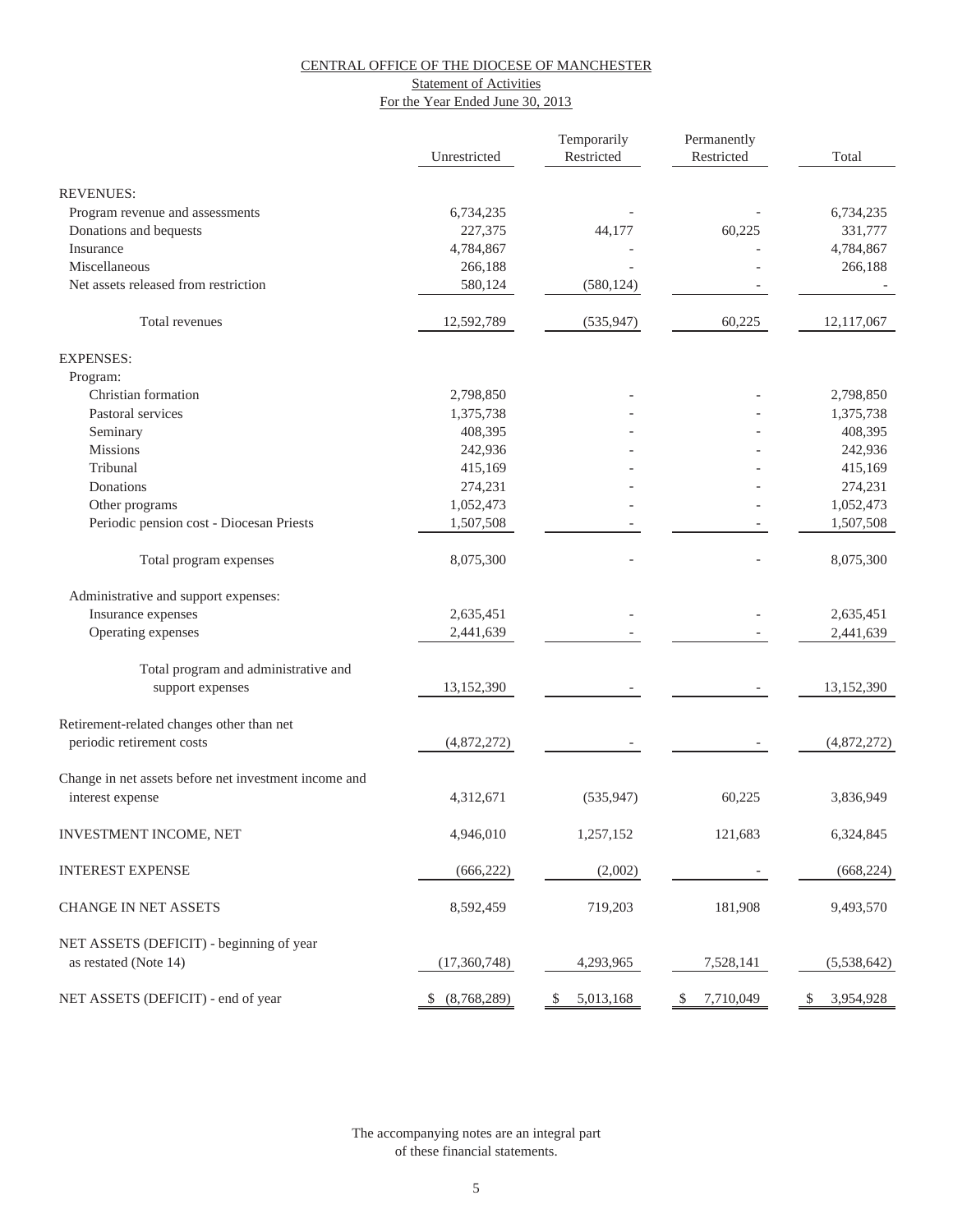#### Statements of Cash Flows

For the Years Ended June 30, 2014 and 2013

|                                                  | 2014        | 2013         |
|--------------------------------------------------|-------------|--------------|
| CASH FLOWS FROM OPERATING ACTIVITIES:            |             |              |
| Change in net assets                             | 10,526,639  | 9,493,570    |
| Adjustments to reconcile change in net assets to |             |              |
| net cash used for operating activities:          |             |              |
| Depreciation                                     | 105,590     | 129,698      |
| Loss on disposal of fixed assets                 | 26,350      | 455          |
| Reinvested investment income                     | (1,404,585) | (1,650,995)  |
| Net realized and unrealized gains                |             |              |
| on investments                                   | (7,214,513) | (4,727,593)  |
| Provision for losses on notes receivable         | 216,492     | 382,700      |
| Non-cash donations                               | (250,000)   | (60,000)     |
| Change in loan discounts                         | 19,413      | 105,992      |
| Decrease (increase) in:                          |             |              |
| Accounts receivable                              | (253,715)   | (92, 282)    |
| Insurance receivable                             | (280,088)   | (64,020)     |
| Interest receivable                              | (2,870)     | 26,881       |
| Prepaid expenses                                 | (5,691)     | 74,013       |
| Increase (decrease) in:                          |             |              |
| Accounts payable and accrued expenses            | 131,745     | (256, 820)   |
| Funds held for others - special collections      | (76, 305)   | 44,271       |
| <b>Insurance liabilities</b>                     | (4,328)     | (448, 455)   |
| Priest retirement benefit obligation             | (2,168,606) | (3,597,052)  |
| Net cash used for operating activities           | (634, 472)  | (639, 637)   |
| CASH FLOWS FROM INVESTING ACTIVITIES:            |             |              |
| Purchase of investments                          | (3,260,093) | (10,030,881) |
| Proceeds from sale of investments                | 3,874,681   | 9,194,616    |
| Amounts advanced on notes receivable             | (548,906)   | (641,962)    |
| Collections on notes receivable                  | 1,263,703   | 2,479,136    |
| Proceeds from sale of fixed assets               | 217,079     |              |
| Purchase of fixed assets                         | (106, 047)  | (59, 634)    |
| Net cash provided by investing activities        | 1,440,417   | 941,275      |
| CASH FLOWS FROM FINANCING ACTIVITIES:            |             |              |
| Payments on annuities payable                    | (3,466)     | (5,698)      |
| Increase in deposits payable, net                | 380,898     | 1,100,094    |
| Repayments of mortgage note payable              | (205, 475)  | (212,210)    |
| Net cash provided by financing activities        | 171,957     | 882,186      |

(Continued)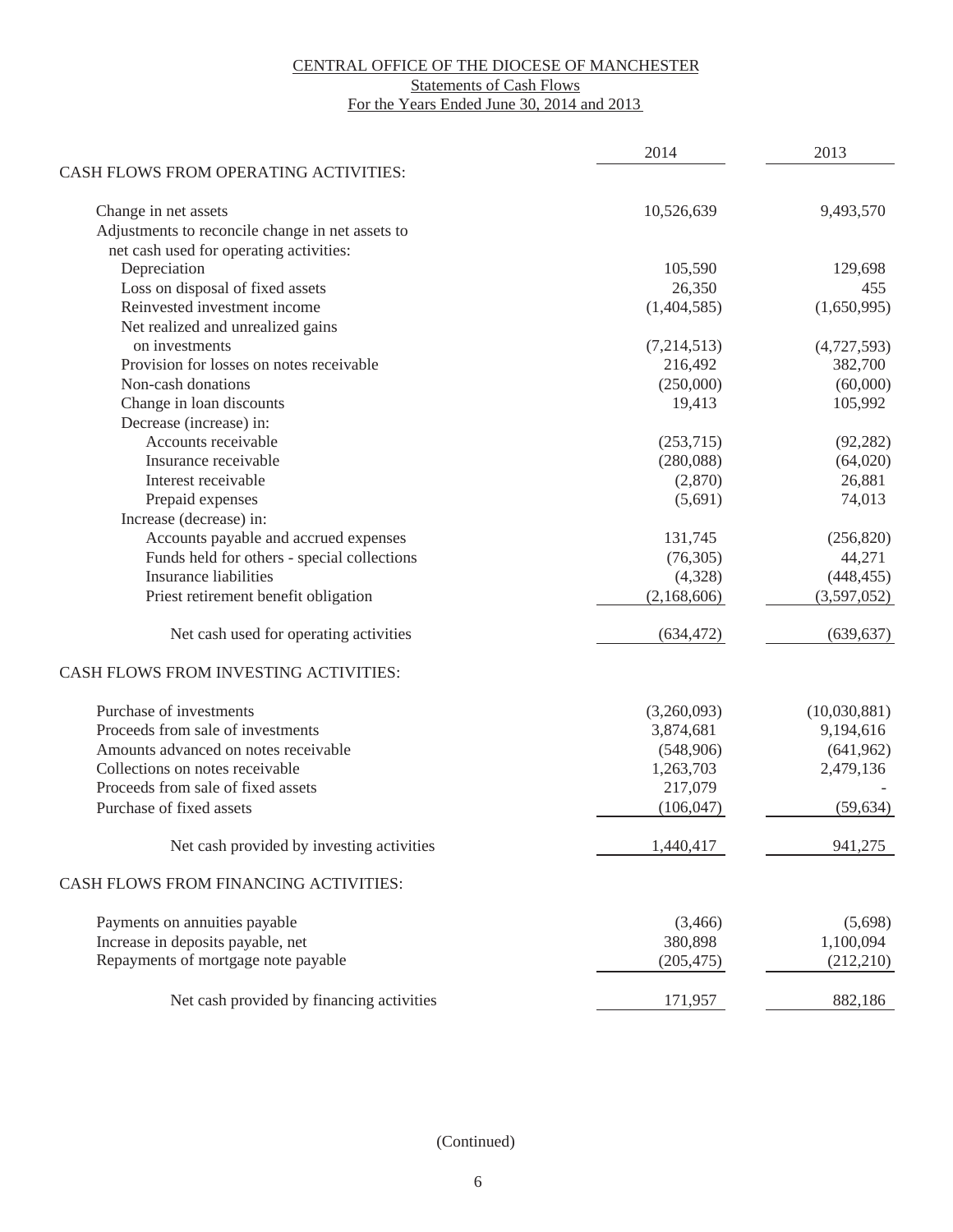#### CENTRAL OFFICE OF THE DIOCESE OF MANCHESTER Statements of Cash Flows For the Years Ended June 30, 2014 and 2013

#### (Continued)

|                                                             | 2014       | 2013       |
|-------------------------------------------------------------|------------|------------|
| NET INCREASE IN CASH AND CASH EQUIVALENTS                   | 977,902    | 1,183,824  |
| CASH AND CASH EQUIVALENTS - beginning of year               | 10,219,098 | 9,035,274  |
| CASH AND CASH EQUIVALENTS - end of year                     | 11,197,000 | 10,219,098 |
| SUPPLEMENTAL DISCLOSURES:                                   |            |            |
| Interest paid (including interest paid on deposits payable) | 665,087    | 668.224    |

During the years ended June 30, 2014 and 2013, accounts and interest receivable from parishes in the amounts of \$64,906 and \$77,919, respectively, were transferred to notes receivable.

For the years ended June 30, 2014 and 2013, net realized and unrealized gains on funds held for related entities, which are included in deposits payable, were \$1,504,278 and \$892,368, respectively.

> The accompanying notes are an integral part of these financial statements.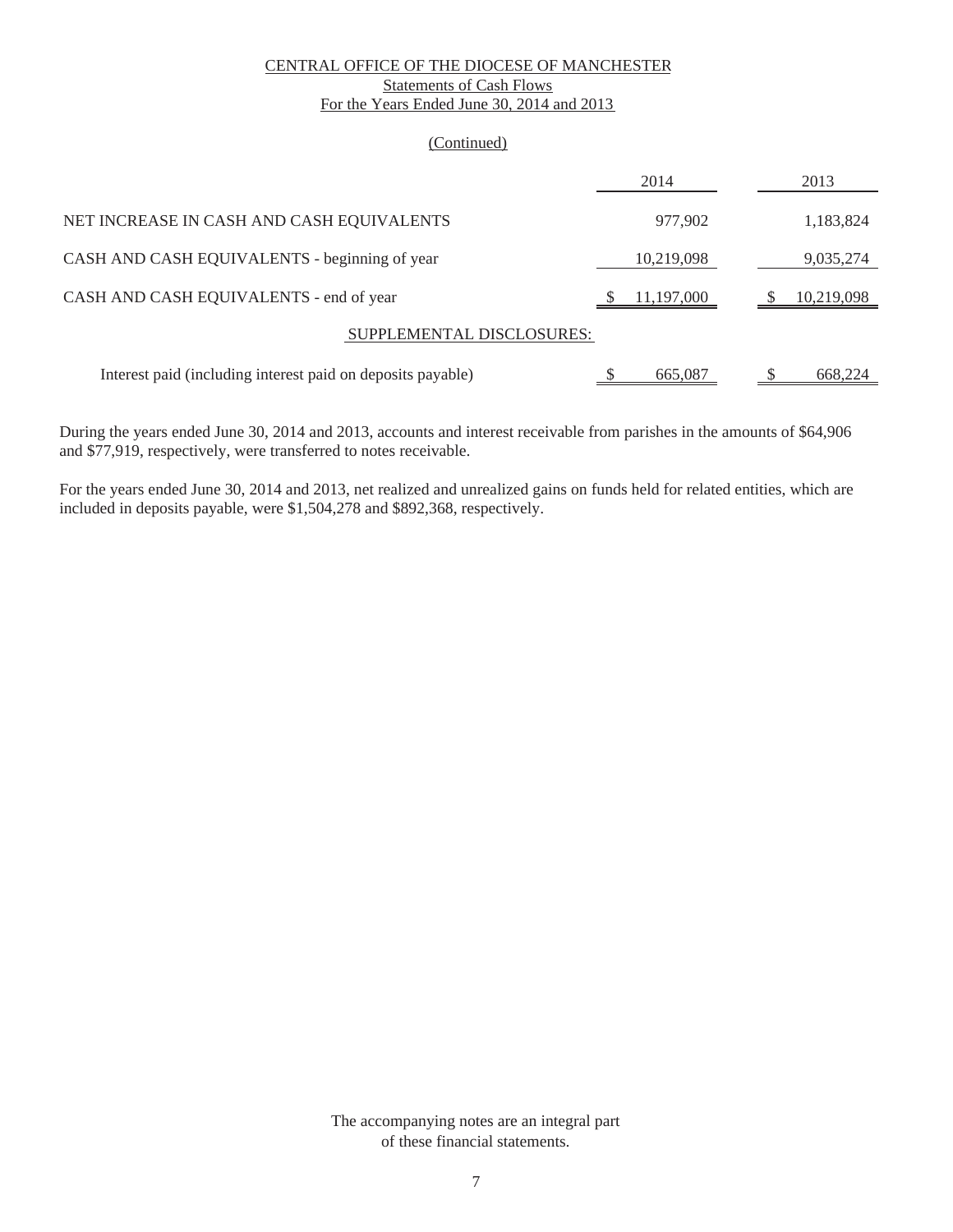### Note 1 - Summary of Significant Accounting Policies

 The Central Office of the Diocese of Manchester (the Central Office) provides certain programs and administrative support functions for the Diocese of Manchester (the Diocese), which encompasses the State of New Hampshire. Included in these financial statements are the assets, liabilities, net assets and financial activities of program offices and departments of the Diocese described below that are fiscally responsible to the Bishop and referred to herein as the Central Office.

 The accompanying financial statements reflect the application of the accounting policies described in this note.

#### (A) Basis of Presentation

 The accompanying financial statements include the assets, liabilities and activities of the Operating Fund, the Central Fund and the Insurance Fund, as well as the Temporarily and Permanently Restricted Funds of the Diocese. The Operating Fund includes program, administrative and support services of the Central Office which are comprised of Christian formation, pastoral services, seminary, missionary, finance, real estate, insurance and administrative support services. The Central Fund holds in trust and manages the deposits of the various affiliates of the Diocese of Manchester as described in Note 5 (\$54,173,473 in 2014 and \$52,288,297 in 2013). The Insurance Fund administers the insurance program for the Diocese of Manchester as described in Note 8. Revenues are derived primarily from assessments charged to the various affiliates.

 The accompanying financial statements exclude the assets, liabilities, net assets and financial activities of various affiliates which maintain separate financial records and carry on their own services and programs, including the individual parishes, schools, cemeteries, camps, New Hampshire Catholic Charities, diocesan housing entities, the Aquinas House and Catholic Student Center, and various diocesan employee benefit plans. Consequently, these financial statements do not present the assets, liabilities, net assets, or changes therein, of the Diocese of Manchester taken as a whole.

### (B) Accounting Estimates

 The preparation of financial statements in conformity with accounting principles generally accepted in the United States of America requires management to make estimates and assumptions that affect the reported amounts of assets and liabilities and disclosure of contingent assets and liabilities at the date of the financial statements and the reported amounts of changes in net assets during the reporting period. Actual results could differ from those estimates. Significant estimates used by the Central Office include those used to determine the projected retirement benefit obligation (Note 7), the liability for unpaid insurance claims (Note 8) and losses on accounts, notes and insurance receivable (Notes 1, 3, and 8).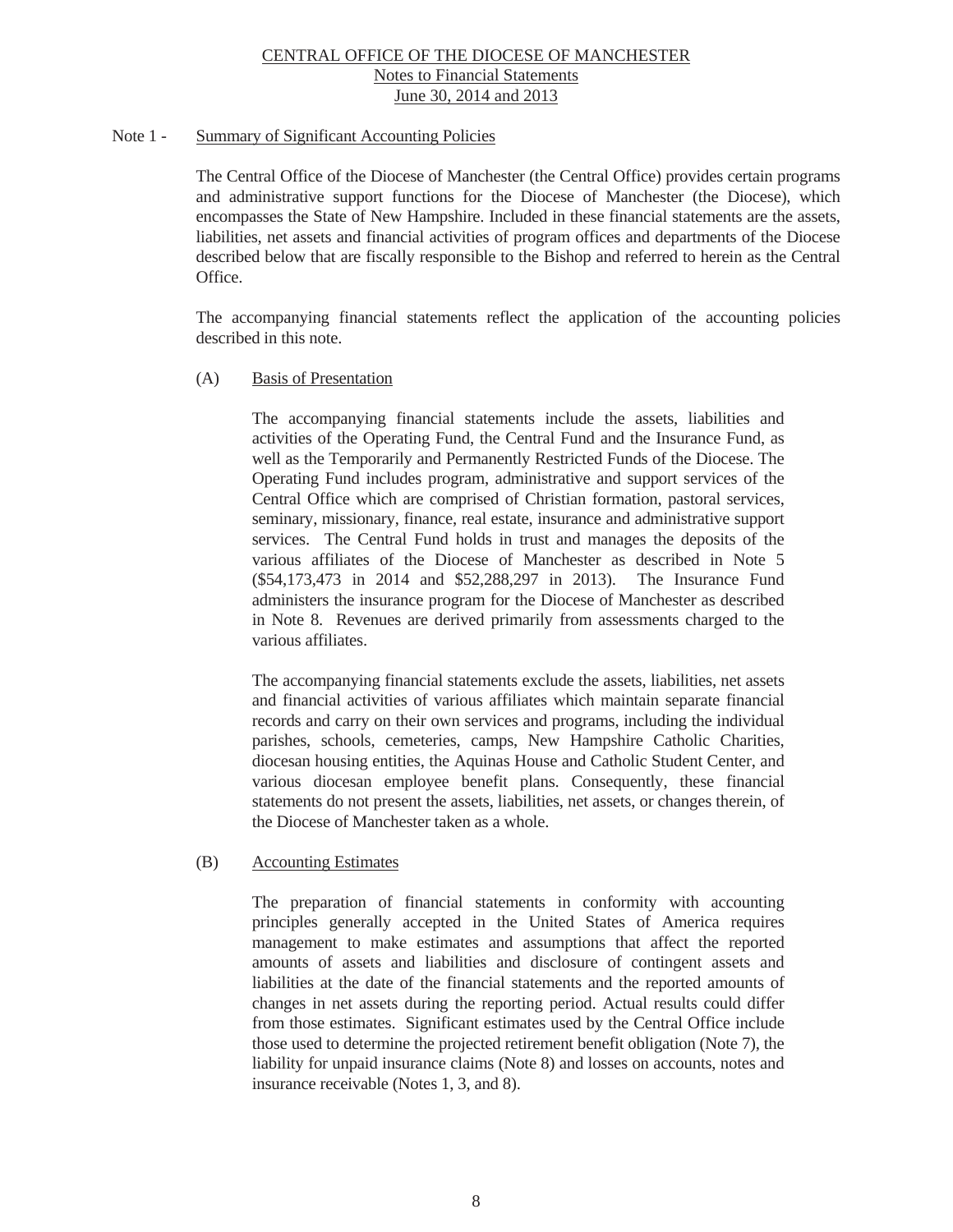### Note 1 - (C) Cash and Cash Equivalents

For the purpose of the statements of cash flows, the Central Office considers certificates of deposit and other highly liquid debt instruments with a maturity of three months or less from the date of purchase to be cash equivalents.

The Central Office customarily maintains amounts on deposit in various bank accounts in excess of the Federal deposit insurance coverage amounts. Deposits totaling approximately \$11,230,000 (prior to outstanding items clearing the bank) at June 30, 2014 are not covered by Federal deposit insurance, but are substantially collateralized by repurchase agreements. In addition, the Central Office had approximately \$129,000 of cash at June 30, 2014 held in a certificate of deposit account which is not covered by Federal deposit insurance.

### (D) Accounts Receivable

Accounts receivable are reported at estimated net collectible amounts. The accounts receivable arise in the normal course of the operation of the Central Office and are primarily due from the parishes of the Diocese of Manchester. Credit is generally extended on a short-term basis; thus accounts receivable do not bear interest. The Central Office periodically reviews the outstanding accounts receivable for the purposes of establishing an allowance for uncollectible accounts based on the average bad debt write-offs experienced in the past and its current knowledge of the accounts. It is management's policy to charge off uncollectible accounts receivable when management determines the receivable will not be collected. Accounts receivable at June 30, 2014 and 2013 are reported net of an allowance for uncollectible accounts of \$77,345. Aggregate accounts receivable past due 90 days or more were approximately \$457,000 and \$419,000 as of June 30, 2014 and 2013, respectively. Delinquency status is based on normal credit terms. The Central Office does not generally require collateral for the extension of credit.

Included in accounts receivable at June 30, 2014 and 2013 were unconditional promises to give valued at \$63,986 and \$118,980, respectively, which are receivable in less than one year.

### (E) Investments

Investments in marketable securities are valued at their fair values in the statements of financial position. The measurement of fair value is made using the fair value hierarchy established under current accounting standards (see Note 11).

Purchases and sales of securities are recorded on a trade-date basis. Interest is recorded on the accrual basis. Dividends are recorded on the ex-dividend date. Realized and unrealized gains and losses are included in the statements of activities.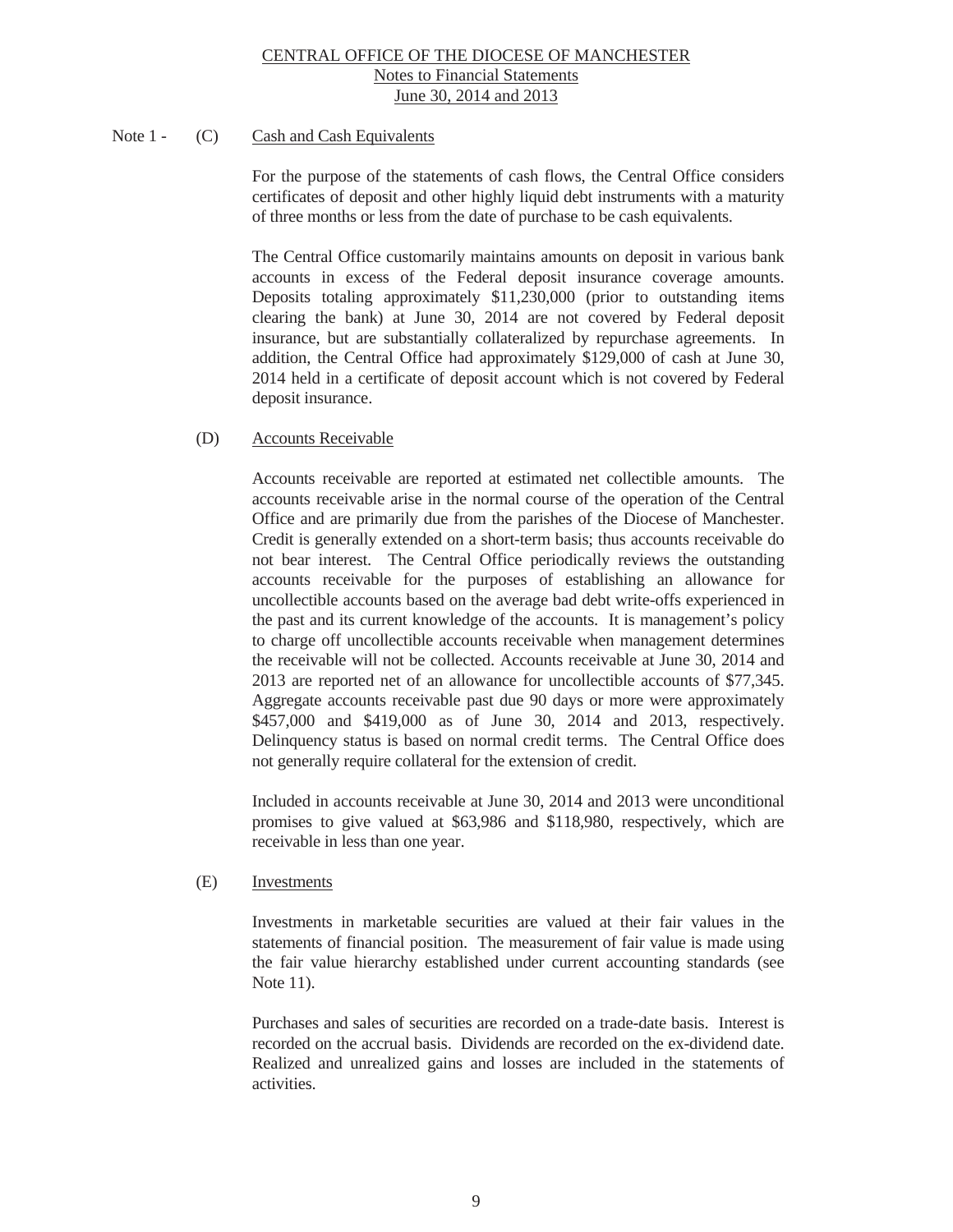### Note 1 - (F) Notes Receivable

The Central Office has notes receivable from diocesan entities (see Note 3). These receivables are evaluated for impairment annually and are placed on non-accrual status on a case by case basis. Interest income on non-accrual loans is recognized only to the extent that cash payments are received. Loans are classified as impaired, when they are greater than 60 days past due, on nonaccrual status, or additional borrowing is needed due to operational deficits. Generally, loans are restored to performing status when the obligation is brought current, has performed in accordance with contractual terms for a reasonable period of time as determined by the Central Office, and the ultimate collectability of the total contractual principal and interest is no longer in doubt.

The Central Office reviews each outstanding note receivable from diocesan entities and has provided an allowance for losses at a level that the Central Office believes to be representative of inherent losses estimated on the basis of factors such as the risk characteristics of the borrower, average historical bad debt write-offs, and current economic conditions that may affect the borrower's ability to pay. Delinquency status is determined based on contractual terms. It is the Central Office's policy to charge off uncollectible notes receivable when management determines the receivable will not be collected. Additionally, on the aggregate remaining balance of notes receivable, including priest and seminarian notes receivable, the Central Office estimates an additional allowance covering those amounts not specifically identified (see Note 3).

Priest and seminarian notes are recorded net of applicable discounts and an allowance for losses equal to the remaining balance of the notes as the Central Office estimates that a substantial portion of these notes may not be collected.

### (G) Fixed Assets

 It is the Central Office's policy to capitalize fixed assets with a cost of at least \$1,000. Lesser amounts are charged to operations.

 Fixed assets are recorded at cost, if purchased, or at estimated fair market value as of the date of donation, if donated. The composition of net fixed assets at June 30, 2014 and 2013 is as follows:

|                                | 2014      | 2013      |
|--------------------------------|-----------|-----------|
| Land                           | 2,129     | 2,129     |
| <b>Buildings</b>               | 651,646   | 915,476   |
| Building improvements          | 1,195,576 | 1,172,463 |
| Furniture and other equipment  | 351,847   | 352,875   |
| Computer equipment and         |           |           |
| software                       | 327,958   | 269,080   |
|                                | 2,529,156 | 2,712,023 |
| Less: accumulated depreciation | 2,172,264 | 2,112,159 |
| Fixed assets, net              | 356,892   | 599,864   |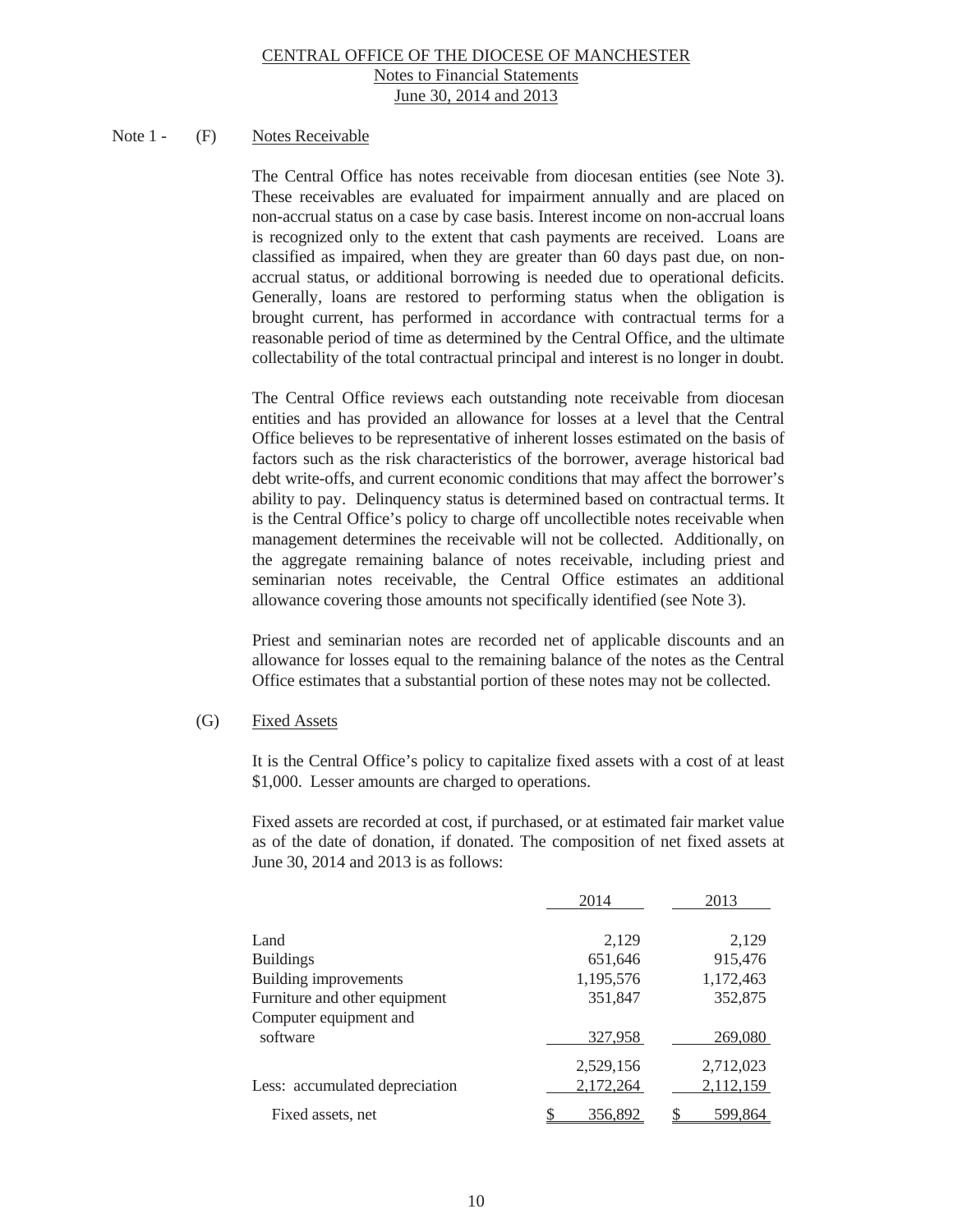### Note 1 - (G) Fixed Assets (Continued)

 The Central Office provides for depreciation on the straight-line method by charges to income in amounts estimated to amortize the cost or donated value of the assets over the periods of their useful lives.

 Depreciation expense was \$105,590 and \$129,698 during 2014 and 2013, respectively.

Included in fixed assets in the accompanying statements of financial position are assets with a net book value of \$20,152 and \$33,414 as of June 30, 2014 and 2013, respectively, which are restricted by the donor for use as the Bishop's residence.

### (H) Restricted Support

 The Central Office reports gifts of cash, fixed assets and other assets as restricted support if they are received with donor stipulations that limit the use of the donated assets. When a donor restriction expires, that is, when a stipulated time restriction ends or purpose restriction is accomplished, temporarily restricted net assets are reclassified to unrestricted net assets and reported in the statement of activities. In the absence of donor-imposed stipulations regarding how long donated fixed assets must be used, the Central Office has adopted a policy of reporting the expiration of donor restrictions when the donated or acquired long-lived assets are placed in service. The Central Office has also adopted a policy of treating restricted donations received, whose restrictions are met within the same year, as unrestricted donations. The Central Office has a similar policy with respect to investment income earned on these funds.

 Designated net assets represent net assets that have been designated by the Central Office for the following purposes at June 30, 2014 and 2013:

|                                       | 2014      | 2013      |
|---------------------------------------|-----------|-----------|
| Missionary support                    | 891,832   | 786,099   |
| School education fund                 | 303,041   | 155,766   |
| Priests continuing formation          | 560,219   | 433,937   |
| Medical needs of priests              | 829,225   | 769,752   |
| Worship and world youth day           | 10,070    | 10,070    |
| Campus ministry                       | 124,925   | 124,925   |
| Youth ministry                        | 442,705   | 442,705   |
| St. Joseph Cathedral                  | 146,103   | 144,906   |
| <b>Permanent Deaconate Continuing</b> |           |           |
| Formation                             | 341,018   | 254,911   |
|                                       | 3,649,138 | 3,123,071 |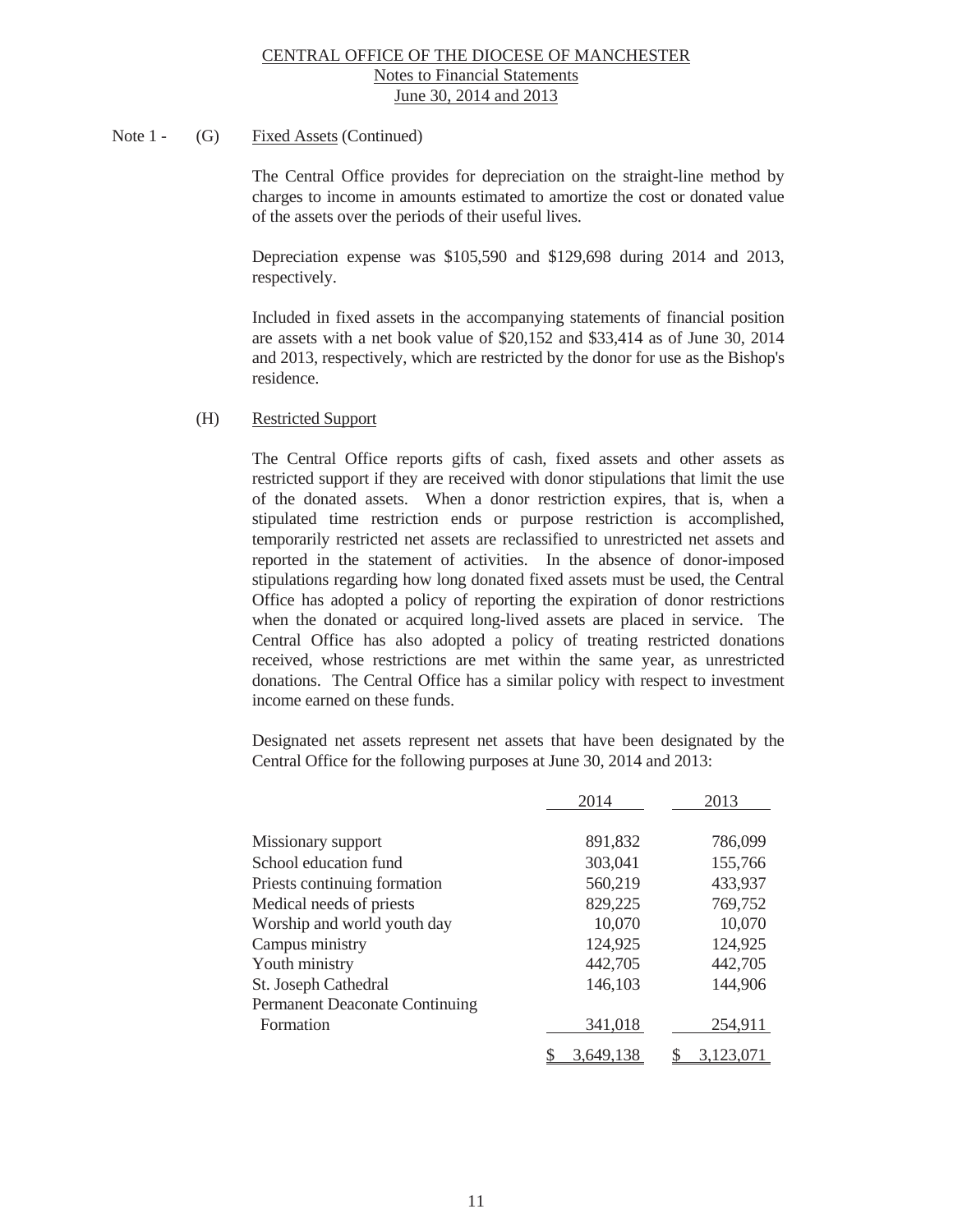# Note 1 - (H) Restricted Support (Continued)

Temporarily restricted net assets are available for the following purposes at June 30, 2014 and 2013:

|                                    | 2014      | 2013      |
|------------------------------------|-----------|-----------|
| Seminarians                        | 919,878   | 924,146   |
| Missionary support                 | 62,057    | 54,161    |
| Parish masses                      | 329,484   | 290,242   |
| For specific schools               | 241,955   | 211,293   |
| Education                          | 1,207,149 | 1,019,335 |
| For specific parishes              | 444,506   | 327,877   |
| Missionary, Catholic education,    |           |           |
| retired priests and parish support | 2,028,104 | 1,472,399 |
| Non-capital purposes               | 246,200   | 215,512   |
| For specific geographical region   | 238,331   | 217,482   |
| Other various purposes             | 353,460   | 280,721   |
|                                    | 6,071,124 | 5,013,168 |

 Permanently restricted net assets are restricted to investment in perpetuity and were as follows at June 30, 2014 and 2013:

|                                        | 2014      | 2013      |
|----------------------------------------|-----------|-----------|
| Missionary, Catholic education,        |           |           |
| retired priests and parish support     | 4,338,143 | 4,338,143 |
| Seminarians                            | 638,295   | 638,295   |
| Care of gravesites                     | 34,417    | 34,417    |
| Scholarships, education and tuition    | 1,972,798 | 1,714,007 |
| Care of needy                          | 12,672    | 12,672    |
| General purposes for specific parishes | 761,775   | 760,445   |
| Other various purposes                 | 212,295   | 212,070   |
|                                        | 970.395'  | 7,710,049 |

The income from permanently restricted net assets is expendable for the purposes described above.

#### (I) Salary and Expense Allocations

 The Central Office allocates the salary of each diocesan employee to various salary expense classifications. This allocation is based on an estimate made by management of the percentage of time each individual devotes to each type of service. The percentages used to allocate salaries in each year vary depending upon the Central Office's estimate. The Central Office also allocates administrative expenses to the various programs based on estimates determined by the Central Office.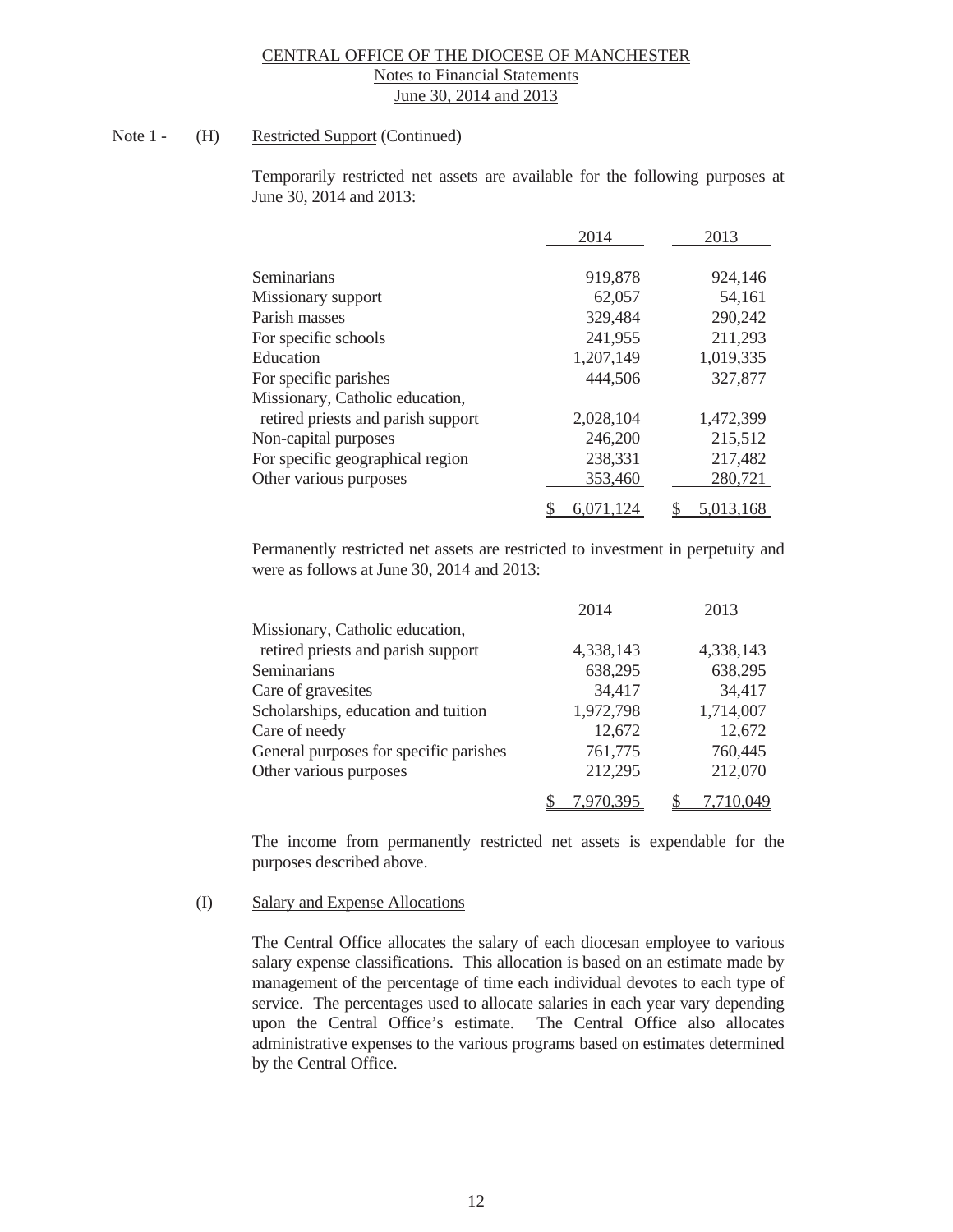# Note 1 - (J) Federal and State Income Taxes

 The Diocese is exempt from Federal and state income taxes under the provisions of Section  $501(c)(3)$  of the Internal Revenue Code. The Diocese must, however, pay income taxes on the net profit from its unrelated business activities, if any.

 The Central Office recognizes the tax benefit of an uncertain tax position only if management determines that it is more likely than not that the tax position would be sustained upon examination by taxing authorities based on the technical merit of the position. Management has determined that through June 30, 2014, the Central Office did not take any material tax positions which do not meet the criteria for recognition. The Diocese's filings (Form 990-T) for the tax years ended on June 30, 2011 through June 30, 2014 remain subject to examination by Federal taxing authorities.

#### Note 2 - Investments

 The Central Office and its affiliated agencies and funds deposit money into the Central Fund. The Central Fund pools all of the money received for the purpose of making loans (Note 3) and investing in marketable securities, primarily consisting of money market funds, equities and fixed income securities.

 The Central Office's policy is to invest in a manner consistent with teachings of the Roman Catholic Church as expressed in guidelines published by the US Conference of Catholic Bishops, in order to preserve capital and realize a sufficient return with minimal risk. In general, the Central Office's current policy is to maintain the following allocations:

| Equity securities - domestic      | 32.5% |
|-----------------------------------|-------|
| Equity securities - international | 32.5% |
| Fixed income securities           | 35.0% |

 The Diocese is the sole remainder beneficiary of an irrevocable charitable remainder trust. Under the terms of the trust, the income beneficiaries of the trust receive a unitrust amount equal to 8% of the fair market value of the trust assets determined annually, paid in equal monthly installments. Upon the death of the surviving income beneficiary, the trustee is to distribute all remaining principal and income of the trust to the Diocese to be used to establish a scholarship fund to benefit students in Catholic regional schools within New Hampshire. The net present value of the beneficial interest in the trust is included in assets held for restricted purposes in the accompanying financial statements using an assumed rate of return of 6.5% in 2014 and 2013 and discounted at 4.4% in 2014 and 4% in 2013 (\$867,529 and \$614,803 at June 30, 2014 and 2013, respectively). The fair value of the trust assets was \$1,633,158 and \$1,229,275 at June 30, 2014 and 2013, respectively.

 The investments reported in the statements of financial position include the securities held in the Central Fund and the beneficial interest in the trust, in addition to other marketable securities held by the Central Office and the temporarily and permanently restricted funds.

 See Note 11 for fair value measurements and the fair value of investments classified by major type.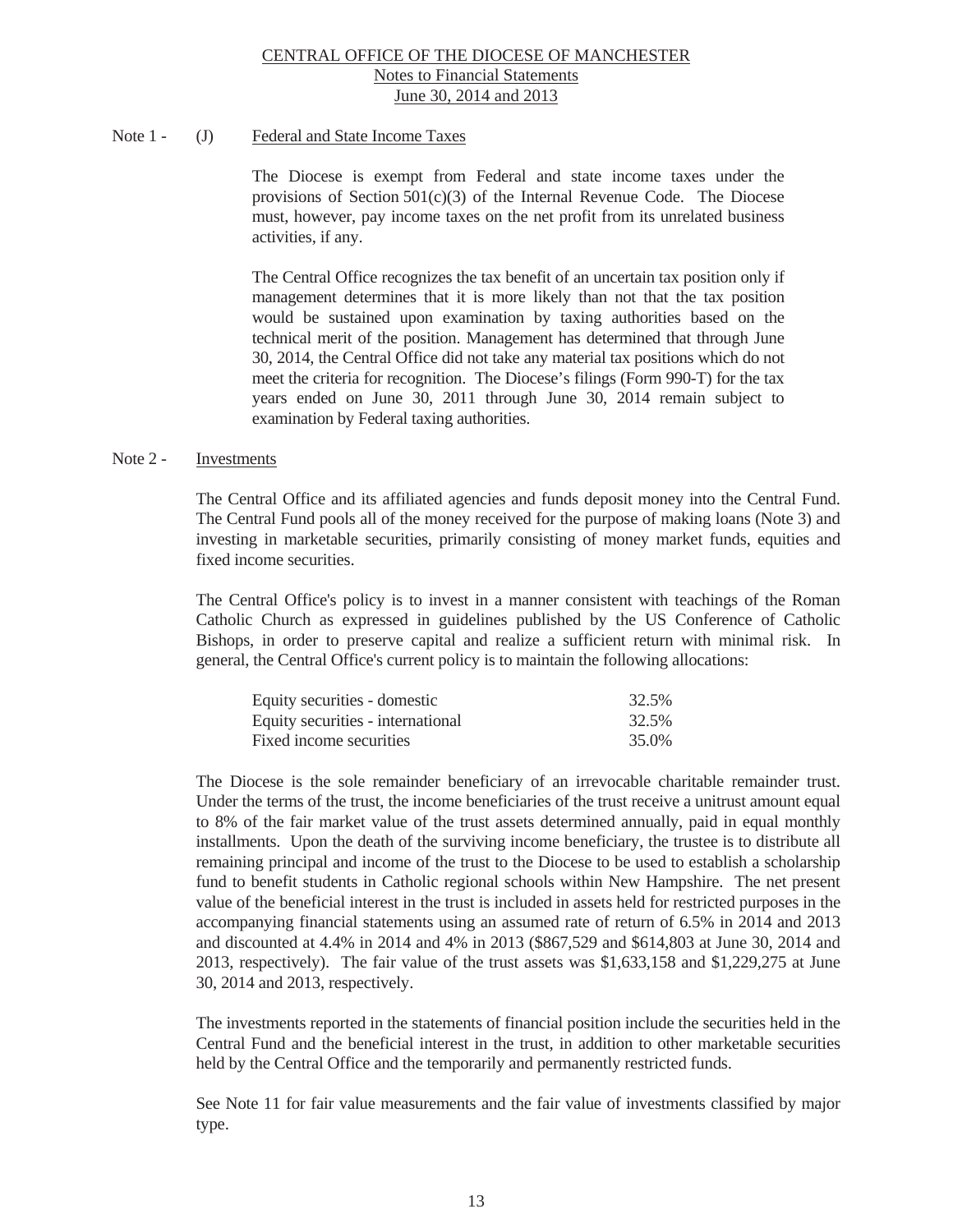# Note 2 - **Investments** (Continued)

Investments are included in the accompanying financial statements as follows:

|                                       | 2014       | 2013       |
|---------------------------------------|------------|------------|
| Short-term investments                | 326,859    | 200,608    |
| Investments in marketable securities, |            |            |
| net of short-term investments         | 56,030,062 | 48,007,432 |
| Assets held for restricted purposes   | 15,465,807 | 13,855,900 |
|                                       | 71.822.728 | 62,063,940 |

Net investment income in the statements of activities is comprised of the following:

|                                      | 2014      | 2013      |
|--------------------------------------|-----------|-----------|
| Dividends, interest and other income | 1,518,692 | 1,694,326 |
| Net realized and unrealized gains    | 7,214,513 | 4,727,593 |
| Investment fees, net of fees earned  | (99.114)  | (97.074)  |
| Total investment income, net         | 8.634.091 | 6.324.845 |

Investment income is accounted for in the fund holding the assets, except for certain income from investments of permanently restricted funds, which is accounted for as unrestricted revenue or, if subject to donor restrictions, as temporarily restricted revenue until the terms of the restriction have been met. The Central Office follows the guidance established by the Financial Accounting Standards Board when accounting for losses in permanently restricted endowment funds (see Note 12).

The Central Office had investments in four investment funds that comprised approximately 92% of total investments as of June 30, 2014 and, 2013.

 The market values of investments fluctuate and future market values may be higher or lower than the values as of June 30, 2014.

#### Note 3 - Notes Receivable

Notes receivable from diocesan entities (parishes, cemeteries, and schools) are unsecured and are reported at their unpaid principal balances less an allowance for losses. Interest on notes receivable is recognized over the term of the loan and is calculated using either the simple interest method or the amortization method on principal amounts outstanding. Notes to certain diocesan entities are non-interest bearing or are at a reduced rate of interest. These notes generally have been recorded net of applicable discounts to reflect the present value of the notes, based on the interest rates normally charged on other notes (4.00% in 2014 and 2013).

Interest income on notes receivable was \$301,821 in 2014 (including new loan discounts, amortization due to the passage of time and adjustments of (\$19,413)). Interest income was \$349,162 in 2013 (including new loan discounts, amortization due to the passage of time and adjustments of (\$105,992)).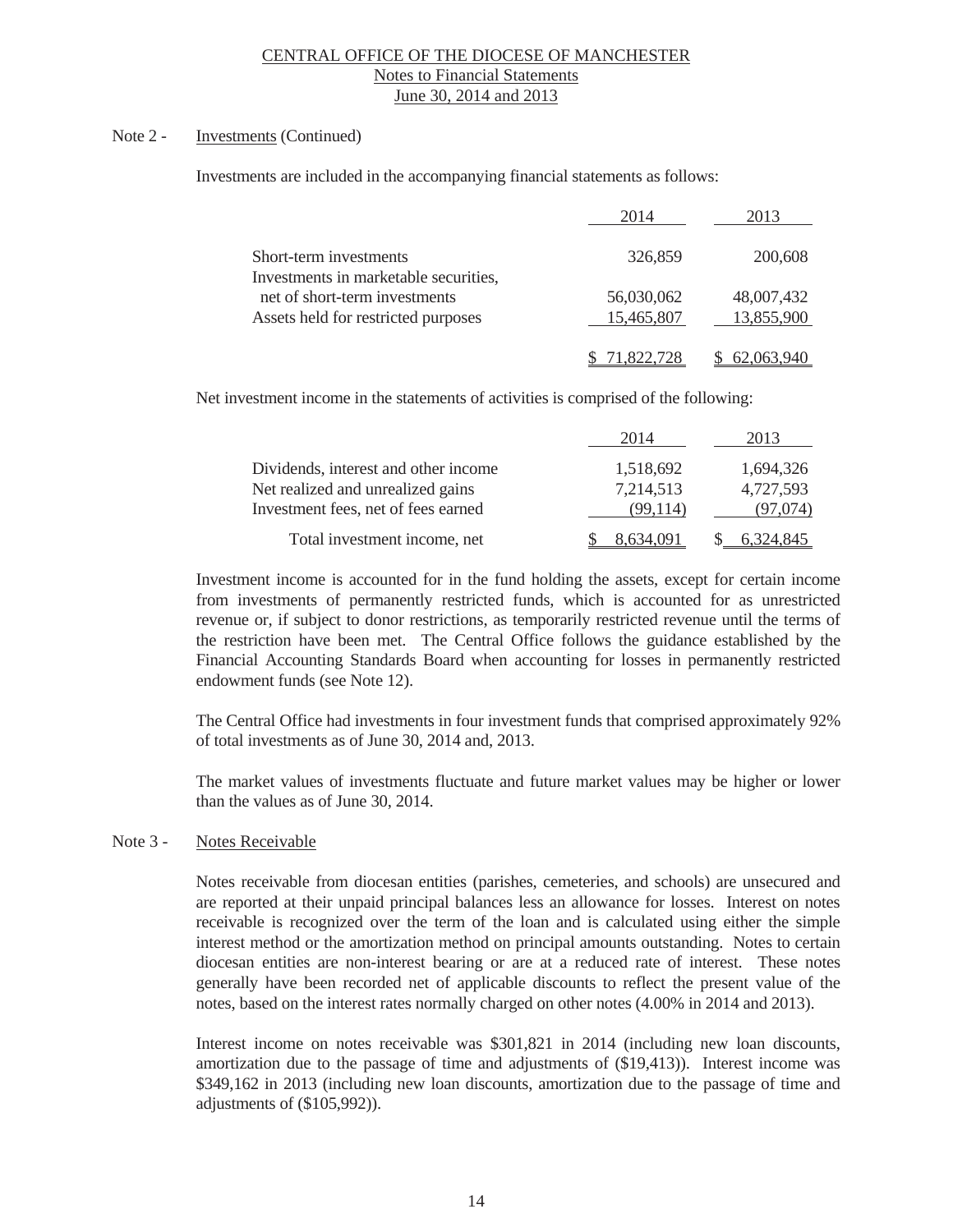#### Note 3 - Notes Receivable (Continued)

Notes receivable from priests and seminarians are unsecured, non-interest bearing and have no specific payment terms. Repayment of seminarian notes is generally scheduled to commence when the seminarian is ordained.

Due to the nature of the relationships with Diocesan entities, the Central Office has been willing, under appropriate circumstances, to make concessions for borrowers whose payments were not current or to refinance outstanding obligations. Once modified in a troubled debt restructuring, a loan is generally considered impaired until its contractual maturity. At the time of restructuring, the loan is evaluated for an allowance for credit losses. The Central Office continues to specifically reevaluate the loan in subsequent periods, regardless of the borrower's performance under the modified terms. There were no troubled debt restructurings for the year ended June 30, 2014. During the year ended June 30, 2013, there were concessions granted to certain borrowers including lowering the contractual interest rates, granting payment forbearance periods and/or extending the repayment periods of the loans. The financial effect of modifying these loans was lost interest, which management determined was not material to the financial statements.

In assessing performance of notes receivables on an annual basis, the Central Office considers notes receivable less than 30 days past due to be current and classified as performing. The Central Office also classifies loans which have contractual terms that require no payments in a given year as current and performing. Performing notes receivables as of June 30, 2014 and 2013 were \$7,886,158 and \$10,704,975, respectively. Non-performing notes receivables as of June 30, 2014 and 2013 were \$7,939,034 and \$5,770,108, respectively.

The following reflects the age analysis of notes receivable as of June 30, 2014 and 2013, respectively:

|                                                          |                     | Age Analysis - 2014 |            |  |  |  |  |
|----------------------------------------------------------|---------------------|---------------------|------------|--|--|--|--|
|                                                          |                     | Priest and          |            |  |  |  |  |
|                                                          | Diocesan            | Seminarian          |            |  |  |  |  |
|                                                          | <b>Entity Notes</b> | <b>Notes</b>        | Total      |  |  |  |  |
| Current                                                  | 7,886,158           |                     | 7,886,158  |  |  |  |  |
| 30-59 days                                               | 1,371,367           |                     | 1,371,367  |  |  |  |  |
| 60-89 days                                               |                     |                     |            |  |  |  |  |
| $90+ days$                                               | 1,801,229           | 4,766,438           | 6,567,667  |  |  |  |  |
| Total notes receivable                                   | 11,058,754          | 4,766,438           | 15,825,192 |  |  |  |  |
| Total notes receivable on<br>non-accrual status          | 3,158,951           | 4,766,438           | 7,925,389  |  |  |  |  |
| Notes receivable 90+ days<br>past due and still accruing | 413,319             |                     | 413,319    |  |  |  |  |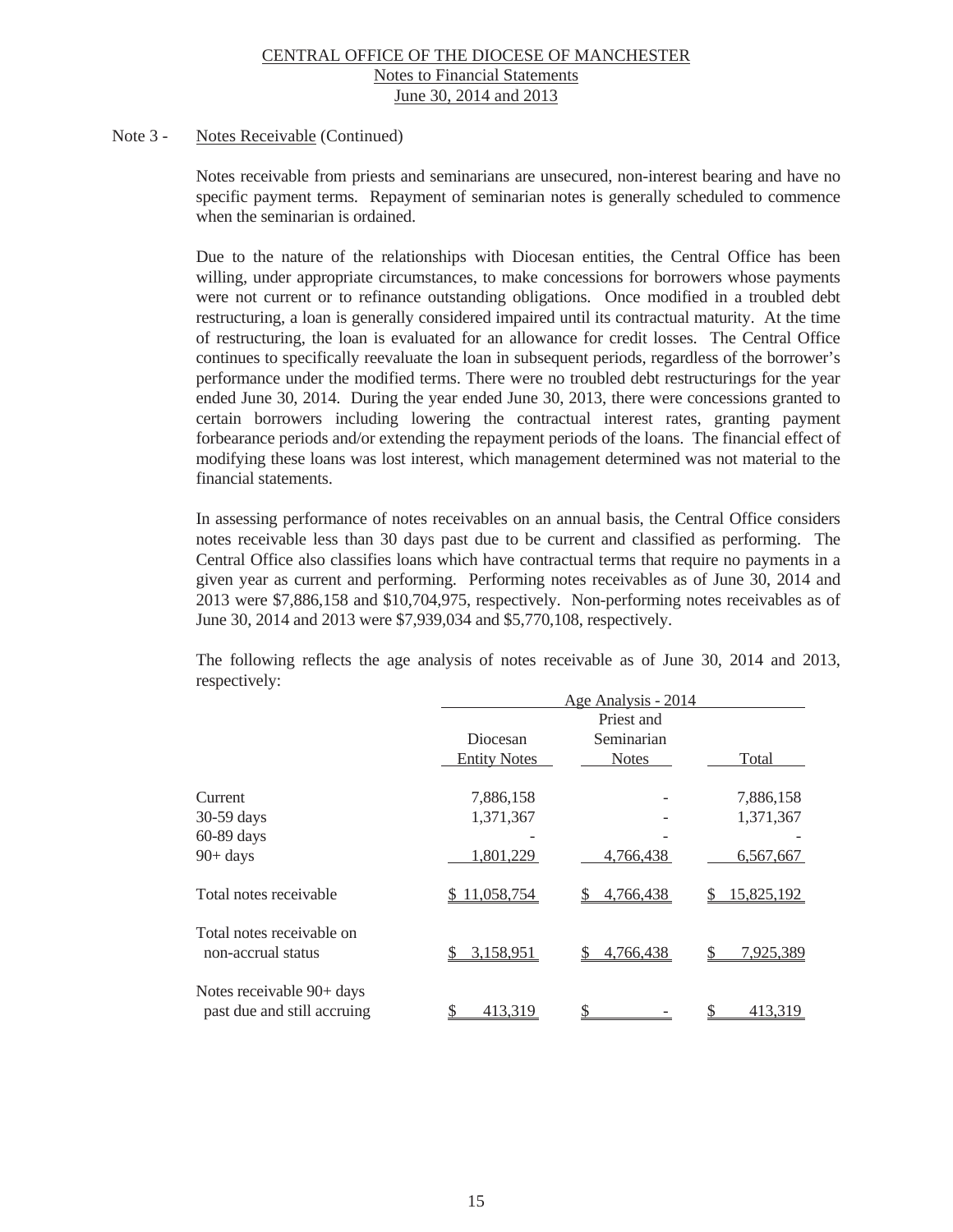### Note 3 - Notes Receivable (Continued)

|                                                          |                                 | Age Analysis - 2013                      |            |  |  |  |  |
|----------------------------------------------------------|---------------------------------|------------------------------------------|------------|--|--|--|--|
|                                                          | Diocesan<br><b>Entity Notes</b> | Priest and<br>Seminarian<br><b>Notes</b> |            |  |  |  |  |
| Current                                                  | 10,704,975                      |                                          | 10,704,975 |  |  |  |  |
| 30-59 days                                               | 312,355                         |                                          | 312,355    |  |  |  |  |
| 60-89 days                                               |                                 |                                          |            |  |  |  |  |
| $90+ days$                                               | 939,971                         | 4,517,782                                | 5,457,753  |  |  |  |  |
| Total notes receivable                                   | \$11,957,301                    | 4,517,782                                | 16,475,083 |  |  |  |  |
| Total notes receivable on<br>non-accrual status          | 3,194,124                       | 4,517,782                                | 7,711,906  |  |  |  |  |
| Notes receivable 90+ days<br>past due and still accruing | 31,911                          |                                          | 31,911     |  |  |  |  |

The following provides informative data at June 30, 2014 and 2013, and for the years then ended separately presented based on whether or not management has recognized an allowance for credit losses with respect to the impaired loans:

| Impaired Loans - 2014 |           |                     |  |                                                                                 |           |  |
|-----------------------|-----------|---------------------|--|---------------------------------------------------------------------------------|-----------|--|
|                       |           |                     |  |                                                                                 |           |  |
| Diocesan              |           |                     |  |                                                                                 |           |  |
|                       |           |                     |  |                                                                                 | Total     |  |
|                       |           |                     |  |                                                                                 |           |  |
|                       |           |                     |  |                                                                                 |           |  |
|                       |           |                     |  |                                                                                 |           |  |
| \$                    | 3,324,062 | $\mathcal{S}$       |  | \$                                                                              | 3,324,062 |  |
|                       | 3,357,134 |                     |  |                                                                                 | 3,357,134 |  |
|                       | 3,736,316 |                     |  |                                                                                 | 3,736,316 |  |
|                       |           |                     |  |                                                                                 |           |  |
|                       | 57,960    |                     |  |                                                                                 | 57,960    |  |
|                       |           |                     |  |                                                                                 |           |  |
|                       |           |                     |  |                                                                                 |           |  |
|                       |           |                     |  |                                                                                 |           |  |
|                       | 2,028,286 |                     |  |                                                                                 | 5,604,846 |  |
|                       | 2,028,286 |                     |  |                                                                                 | 6,794,724 |  |
|                       | 2,015,580 |                     |  |                                                                                 | 5,498,894 |  |
|                       |           |                     |  |                                                                                 |           |  |
|                       | 37,055    |                     |  |                                                                                 | 37,055    |  |
|                       |           | <b>Entity Notes</b> |  | Priest and<br>Seminarian<br><b>Notes</b><br>3,576,560<br>4,766,438<br>3,483,314 |           |  |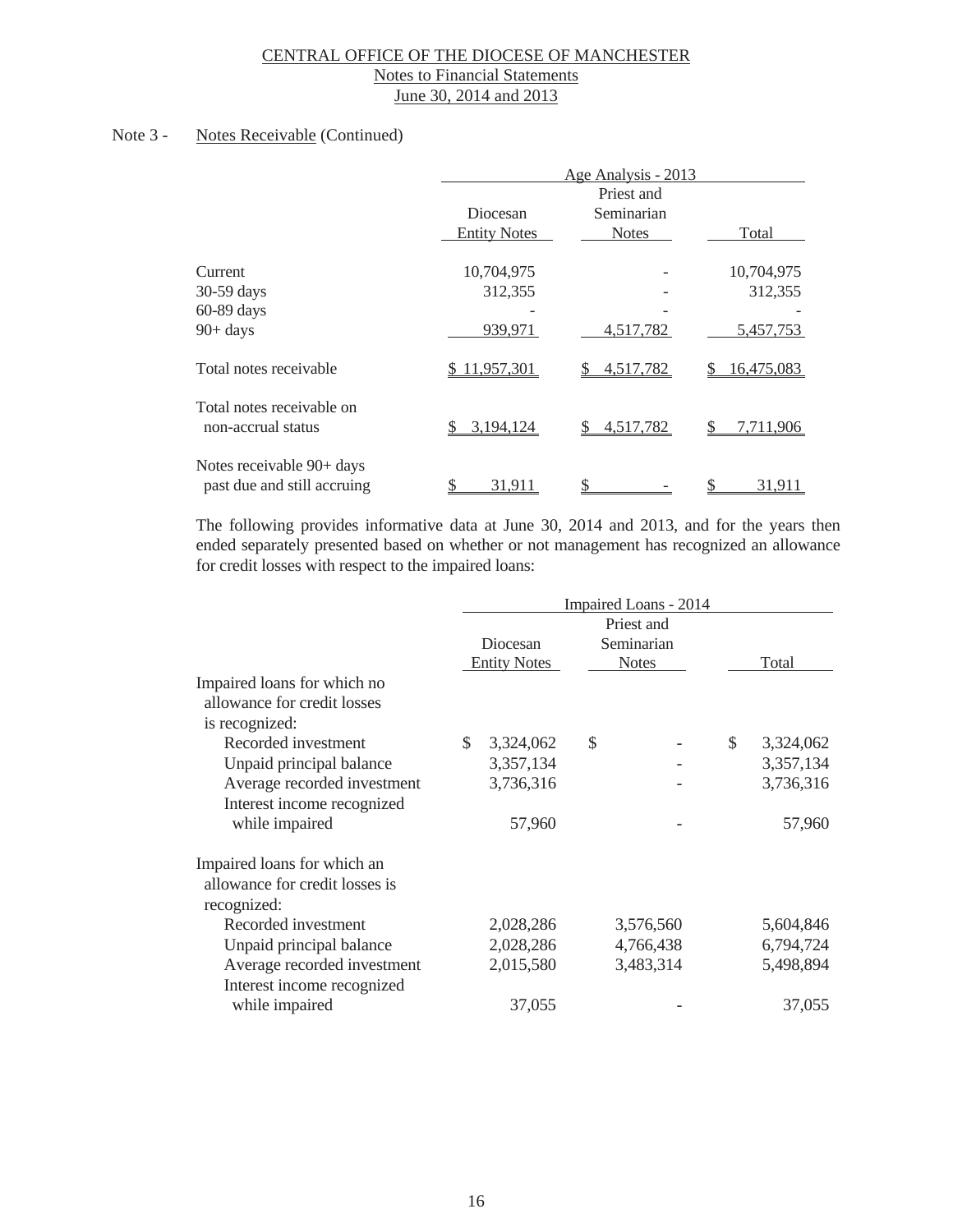#### Note 3 - Notes Receivable (Continued)

|                                |                                 |                                          | Impaired Loans - 2013 |       |           |
|--------------------------------|---------------------------------|------------------------------------------|-----------------------|-------|-----------|
|                                | Diocesan<br><b>Entity Notes</b> | Priest and<br>Seminarian<br><b>Notes</b> |                       | Total |           |
| Impaired loans for which no    |                                 |                                          |                       |       |           |
| allowance for credit losses    |                                 |                                          |                       |       |           |
| is recognized:                 |                                 |                                          |                       |       |           |
| Recorded investment            | \$<br>4,148,569                 | \$                                       |                       | \$    | 4,148,569 |
| Unpaid principal balance       | 4,224,392                       |                                          |                       |       | 4,224,392 |
| Average recorded investment    | 4,670,177                       |                                          |                       |       | 4,670,177 |
| Interest income recognized     |                                 |                                          |                       |       |           |
| while impaired                 | 101,697                         |                                          |                       |       | 101,697   |
| Impaired loans for which an    |                                 |                                          |                       |       |           |
| allowance for credit losses is |                                 |                                          |                       |       |           |
| recognized:                    |                                 |                                          |                       |       |           |
| Recorded investment            | 2,002,874                       |                                          | 3,390,068             |       | 5,392,942 |
| Unpaid principal balance       | 2,002,874                       |                                          | 4,517,782             |       | 6,520,656 |
| Average recorded investment    | 2,109,149                       |                                          | 3,278,718             |       | 5,387,867 |
| Interest income recognized     |                                 |                                          |                       |       |           |
| while impaired                 | 44,982                          |                                          |                       |       | 44,982    |

The following reflects the allowance for losses, discounts, and the related recorded investment in notes receivable as of June 30, 2014 and 2013, respectively:

|                                                                            |                                 | 2014                                     |                      |
|----------------------------------------------------------------------------|---------------------------------|------------------------------------------|----------------------|
|                                                                            | Diocesan<br><b>Entity Notes</b> | Priest and<br>Seminarian<br><b>Notes</b> | Total                |
| <b>Allowance for losses:</b>                                               |                                 |                                          |                      |
| Beginning balance<br>Provision                                             | 1,745,000<br>30,000             | 3,390,068<br>186,492                     | 5,135,068<br>216,492 |
| Ending balance                                                             | ,775,000                        | 3,576,560                                | 5,351,560            |
| Ending balance: individually<br>evaluated for impairment                   | 1,556,021                       |                                          | 1,556,021            |
| Ending balance: aggregate<br>remaining balance evaluated<br>for impairment | 218,979                         | 3,576,560                                | 3,795,539            |
| Ending balance                                                             | ,775,000                        | 3,576,560                                | 5,351,560<br>S       |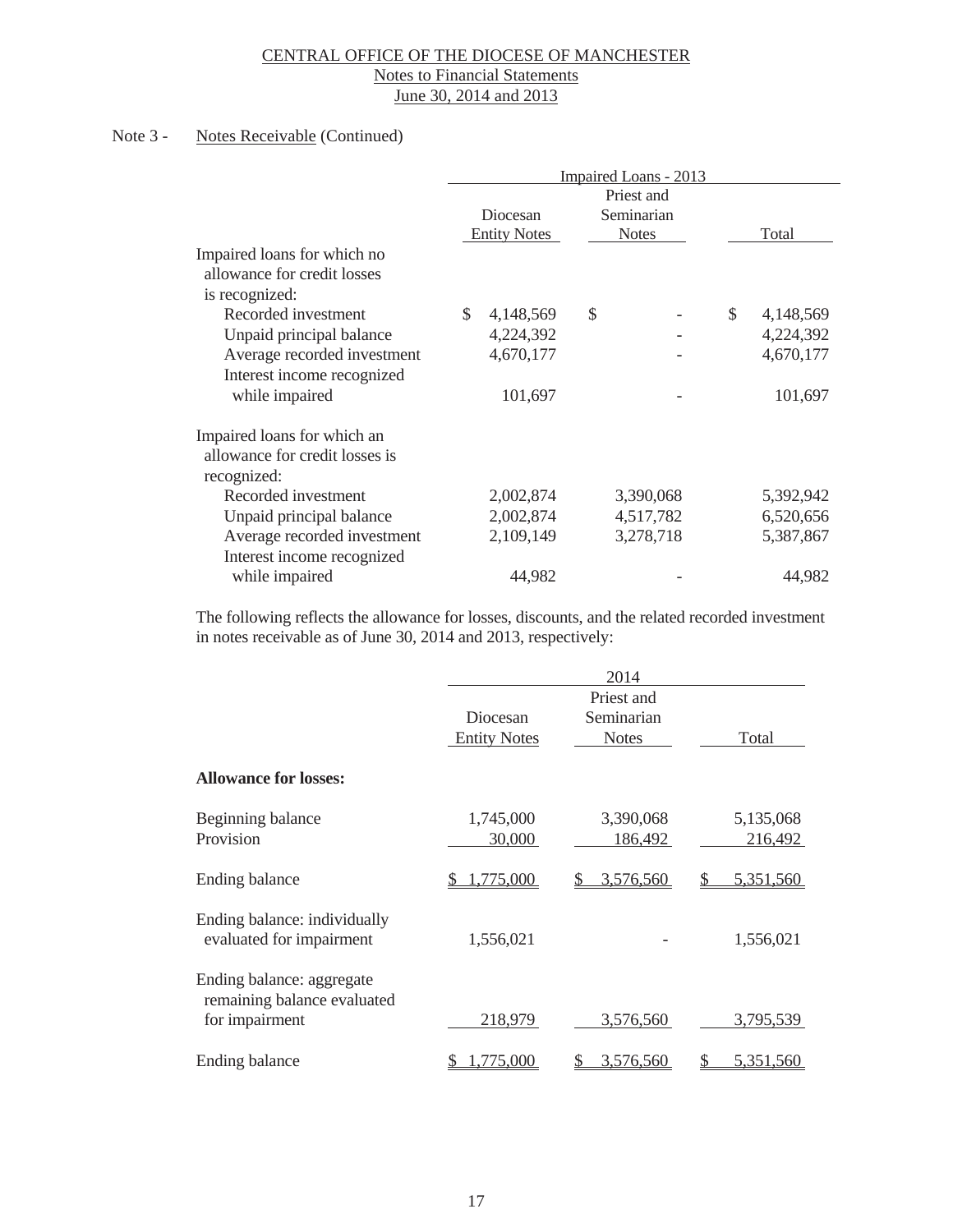### Note 3 - Notes Receivable (Continued)

|                              |                                                                                                                                                                                                                                                                                               | 2014                                                                                                                                                 |                                                                                                          |
|------------------------------|-----------------------------------------------------------------------------------------------------------------------------------------------------------------------------------------------------------------------------------------------------------------------------------------------|------------------------------------------------------------------------------------------------------------------------------------------------------|----------------------------------------------------------------------------------------------------------|
|                              |                                                                                                                                                                                                                                                                                               | Priest and                                                                                                                                           |                                                                                                          |
|                              | Diocesan                                                                                                                                                                                                                                                                                      | Seminarian                                                                                                                                           |                                                                                                          |
|                              | <b>Entity Notes</b>                                                                                                                                                                                                                                                                           | <b>Notes</b>                                                                                                                                         | Total                                                                                                    |
|                              |                                                                                                                                                                                                                                                                                               |                                                                                                                                                      |                                                                                                          |
|                              |                                                                                                                                                                                                                                                                                               |                                                                                                                                                      |                                                                                                          |
|                              |                                                                                                                                                                                                                                                                                               |                                                                                                                                                      | 1,203,537                                                                                                |
| Provision                    | (42, 751)                                                                                                                                                                                                                                                                                     | 62,164                                                                                                                                               | 19,413                                                                                                   |
|                              |                                                                                                                                                                                                                                                                                               |                                                                                                                                                      |                                                                                                          |
|                              |                                                                                                                                                                                                                                                                                               |                                                                                                                                                      | \$<br>1,222,950                                                                                          |
| Ending balance: individually |                                                                                                                                                                                                                                                                                               |                                                                                                                                                      |                                                                                                          |
| evaluated for impairment     | 33,072                                                                                                                                                                                                                                                                                        |                                                                                                                                                      | 33,072                                                                                                   |
|                              |                                                                                                                                                                                                                                                                                               |                                                                                                                                                      |                                                                                                          |
|                              |                                                                                                                                                                                                                                                                                               |                                                                                                                                                      |                                                                                                          |
| for impairment               |                                                                                                                                                                                                                                                                                               | 1,189,878                                                                                                                                            | 1,189,878                                                                                                |
|                              | S                                                                                                                                                                                                                                                                                             | S.                                                                                                                                                   | \$<br>1,222,950                                                                                          |
|                              |                                                                                                                                                                                                                                                                                               |                                                                                                                                                      |                                                                                                          |
|                              |                                                                                                                                                                                                                                                                                               |                                                                                                                                                      |                                                                                                          |
| Ending balance: individually |                                                                                                                                                                                                                                                                                               |                                                                                                                                                      |                                                                                                          |
|                              |                                                                                                                                                                                                                                                                                               |                                                                                                                                                      | 5,385,419                                                                                                |
| Ending balance: aggregate    |                                                                                                                                                                                                                                                                                               |                                                                                                                                                      |                                                                                                          |
|                              |                                                                                                                                                                                                                                                                                               |                                                                                                                                                      |                                                                                                          |
| for impairment               | 5,673,335                                                                                                                                                                                                                                                                                     | 4,766,438                                                                                                                                            | 10,439,773                                                                                               |
| Ending balance               | \$11,058,754                                                                                                                                                                                                                                                                                  | 4,766,438<br>S                                                                                                                                       | 15,825,192<br>D.                                                                                         |
|                              |                                                                                                                                                                                                                                                                                               |                                                                                                                                                      |                                                                                                          |
|                              |                                                                                                                                                                                                                                                                                               |                                                                                                                                                      |                                                                                                          |
|                              |                                                                                                                                                                                                                                                                                               |                                                                                                                                                      |                                                                                                          |
|                              |                                                                                                                                                                                                                                                                                               |                                                                                                                                                      |                                                                                                          |
|                              |                                                                                                                                                                                                                                                                                               |                                                                                                                                                      | <b>Total</b>                                                                                             |
|                              |                                                                                                                                                                                                                                                                                               |                                                                                                                                                      |                                                                                                          |
| Beginning balance            | 1,585,000                                                                                                                                                                                                                                                                                     | 3,167,368                                                                                                                                            | 4,752,368                                                                                                |
| Provision                    | 160,000                                                                                                                                                                                                                                                                                       | 222,700                                                                                                                                              | 382,700                                                                                                  |
| Ending balance               | 1,745,000<br>\$                                                                                                                                                                                                                                                                               | 3,390,068<br>S                                                                                                                                       | 5,135,068<br>S                                                                                           |
|                              |                                                                                                                                                                                                                                                                                               |                                                                                                                                                      |                                                                                                          |
|                              |                                                                                                                                                                                                                                                                                               |                                                                                                                                                      |                                                                                                          |
|                              |                                                                                                                                                                                                                                                                                               |                                                                                                                                                      | 1,503,099                                                                                                |
| Ending balance: aggregate    |                                                                                                                                                                                                                                                                                               |                                                                                                                                                      |                                                                                                          |
| remaining balance evaluated  |                                                                                                                                                                                                                                                                                               |                                                                                                                                                      |                                                                                                          |
| for impairment               | <u>241,901</u>                                                                                                                                                                                                                                                                                | 3,390,068                                                                                                                                            | <u>3,631,969</u>                                                                                         |
| Ending balance               | 1,745,000                                                                                                                                                                                                                                                                                     | 3,390,068<br>S                                                                                                                                       | \$<br>5,135,068                                                                                          |
|                              | <b>Discounts:</b><br>Beginning balance<br>Ending balance<br>Ending balance: aggregate<br>remaining balance evaluated<br>Ending balance<br>evaluated for impairment<br>remaining balance evaluated<br><b>Allowance for losses:</b><br>Ending balance: individually<br>evaluated for impairment | 75,823<br>$\frac{1}{2}$<br>33,072<br>33,072<br>Recorded investment in notes receivable:<br>5,385,419<br>Diocesan<br><b>Entity Notes</b><br>1,503,099 | 1,127,714<br>1,189,878<br>$\frac{1}{2}$<br>1,189,878<br>2013<br>Priest and<br>Seminarian<br><b>Notes</b> |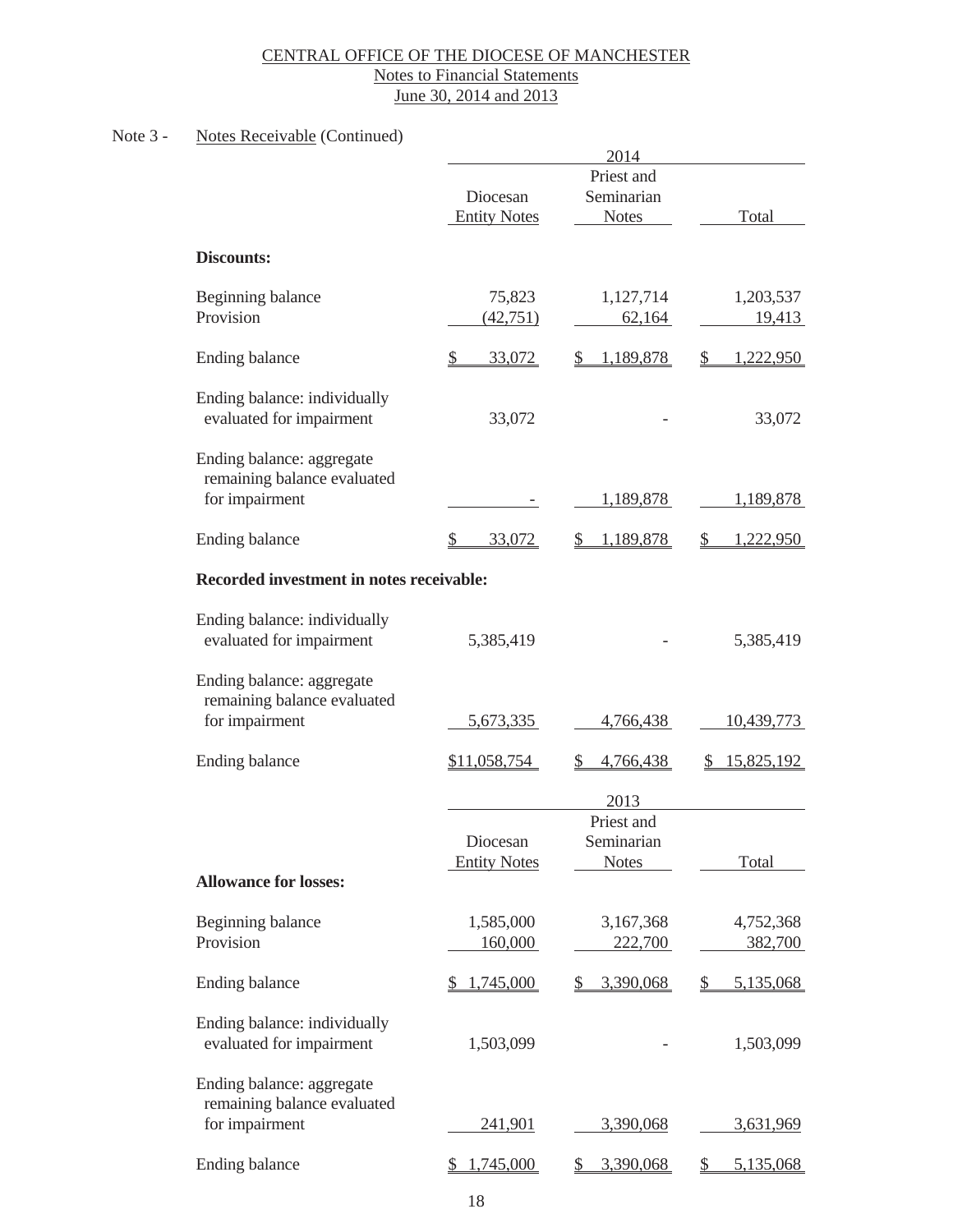### Note 3 - Notes Receivable (Continued)

|                                                                            |                                 | 2013                                     |                      |
|----------------------------------------------------------------------------|---------------------------------|------------------------------------------|----------------------|
| <b>Discounts:</b>                                                          | Diocesan<br><b>Entity Notes</b> | Priest and<br>Seminarian<br><b>Notes</b> | Total                |
| Beginning balance<br>Provision                                             | 44,065<br>31,758                | 1,053,480<br>74,234                      | 1,097,545<br>105,992 |
| Ending balance                                                             | 75,823<br>S                     | 1,127,714                                | ,203,537             |
| Ending balance: individually<br>evaluated for impairment                   | 75,823                          |                                          | 75,823               |
| Ending balance: aggregate<br>remaining balance evaluated<br>for impairment |                                 | 1,127,714                                | 1,127,714            |
| Ending balance                                                             | 75,823                          | 1,127,714                                | 1,203,537<br>S       |
| Recorded investment in notes receivable:                                   |                                 |                                          |                      |
| Ending balance: individually<br>evaluated for impairment                   | 6,227,266                       |                                          | 6,227,266            |
| Ending balance: aggregate<br>remaining balance evaluated<br>for impairment | 5,730,035                       | 4,517,782                                | 10,247,817           |
| Ending balance                                                             | \$11,957,301                    | 4,517,782<br>\$                          | 16,475,083<br>S      |

There were no changes to the accounting policy for notes receivable for the years ended June 30, 2014 and 2013. There were no purchases, sales, or reclassifications of notes receivables for the years ended June 30, 2014 and 2013.

### Note 4 - Related Party Transactions

 The Central Office rents space at the property located at the Diocesan Bureau of Housing, Inc., an organization related through management, for the purpose of storing its archive files. The total rent paid was \$4,320 and \$7,740 in 2014 and 2013, respectively.

 The Central Office enters into various transactions with New Hampshire Catholic Charities, also an organization related through management, who has its main office located in facilities owned and shared by the Central Office. Below is a summary of rent and program related expenses paid to New Hampshire Catholic Charities:

|                    | 2014    |              | 2013    |
|--------------------|---------|--------------|---------|
| Rent received      | 108,450 | $\mathbb{S}$ | 110,316 |
| Program costs paid | 41.664  |              | 32,400  |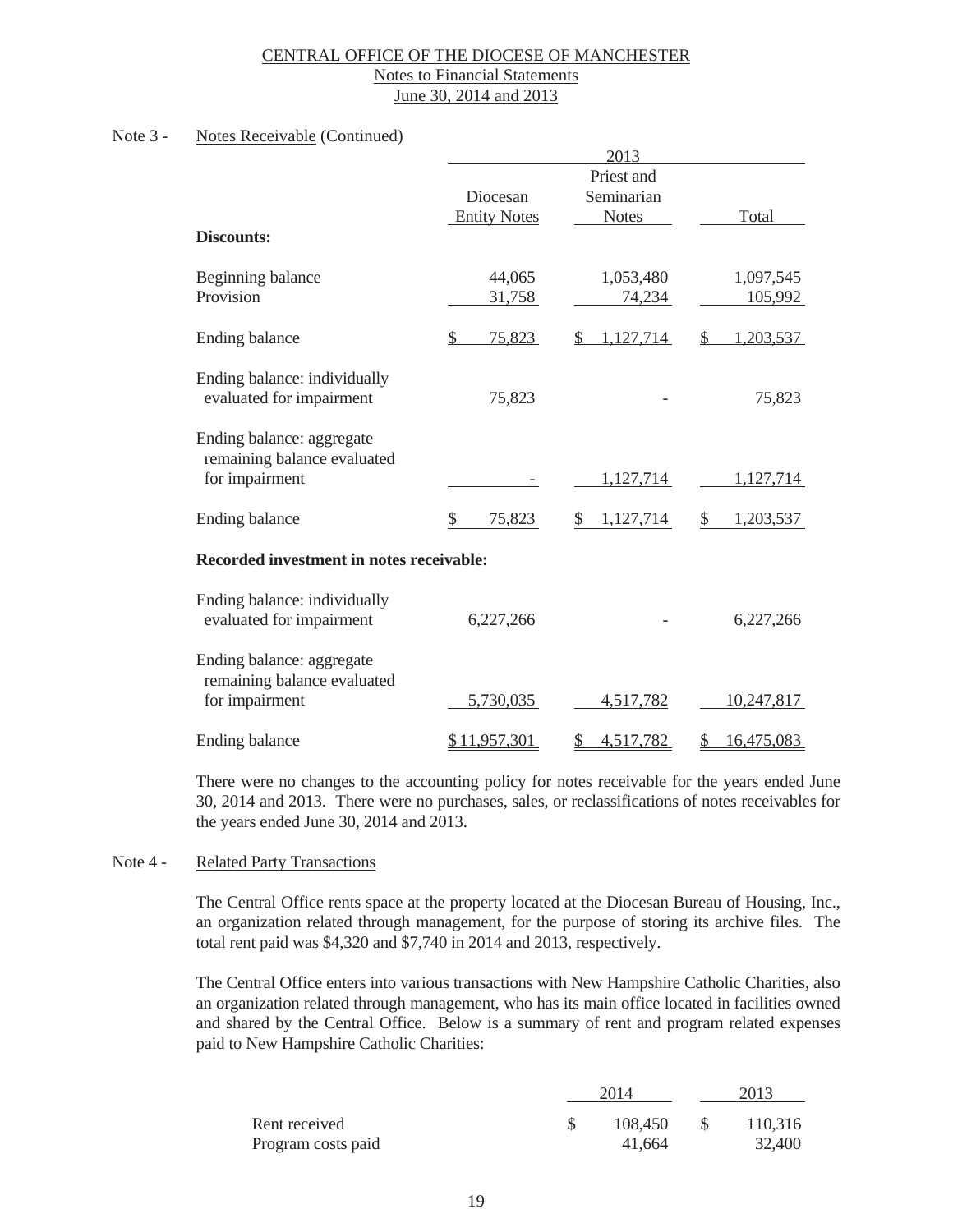### Note 4 - Related Party Transactions (Continued)

 The Central Office receives assessment revenue from parishes for specific programs and administrative and other services. In addition, the Central Office receives revenue from affiliates (parishes, schools, cemeteries, diocesan employee benefit plans, diocesan housing entities, and New Hampshire Catholic Charities) for insurance coverage and provides grants and subsidies to certain parishes, schools and mission churches to support their programs. A summary of these transactions is as follows:

|                                      | 2014      | 2013      |
|--------------------------------------|-----------|-----------|
| Assessments received (excluding      |           |           |
| insurance)                           | 6,056,150 | 5,850,111 |
| Insurance revenue (see Note 8)       | 4,978,600 | 4,784,867 |
| Grants, subsidies and donations paid | 2,025,758 | 2,115,488 |
| Investment management fees earned    | 223,571   | 194,049   |

 Amounts due from the parishes and other affiliates, primarily for assessments, insurance and interest (net of allowance) was \$887,166 and \$643,363 at June 30, 2014 and 2013, respectively. Amounts due to the parishes and other affiliates at June 30, 2014 and 2013 were \$160,469 and \$170,164, respectively.

 Assets of the Central Fund (Note 2) are held for the benefit of other related entities and funds as described in Note 5.

The Central Office participates in the Roman Catholic Bishop of Manchester Employee Benefit Plan and Trust (the Plan) which is managed and overseen by the Diocese. The Plan provides health, dental, life and disability insurance benefits. Total expense incurred and paid to the Plan during 2014 and 2013 was approximately \$343,000 and \$360,000, respectively.

The Central Office provides certain administrative services related to the operation of the Plan. The amount billed to the Plan was \$84,000 and \$80,000 in 2014 and 2013, respectively.

### Note 5 - Deposits Payable

 The Central Office holds deposits from its various parishes, schools and other entities within the Diocese. Interest is paid on these deposits at a rate of 1.0% in 2014 and 2013. Amounts are due on demand. Interest expense on deposits was \$425,380 and \$421,145 for 2014 and 2013, respectively. In addition, the Central Office maintains the pooled investments on behalf of the Sick Priests Fund and on behalf of various parishes. The deposits payable at June 30, 2014 and 2013 consist of the following:

|                                | 2014         | 2013       |
|--------------------------------|--------------|------------|
| Due to:                        |              |            |
| Parishes                       | 32,242,381   | 30,611,954 |
| <b>Schools</b>                 | 9,622,952    | 9,905,177  |
| Cemeteries                     | 9,099,160    | 9,156,605  |
| <b>Sick Priests Fund</b>       | 1,949,531    | 1,496,064  |
| <b>Other Diocesan entities</b> | 1,259,449    | 1,118,497  |
|                                | 54, 173, 473 | 52,288,297 |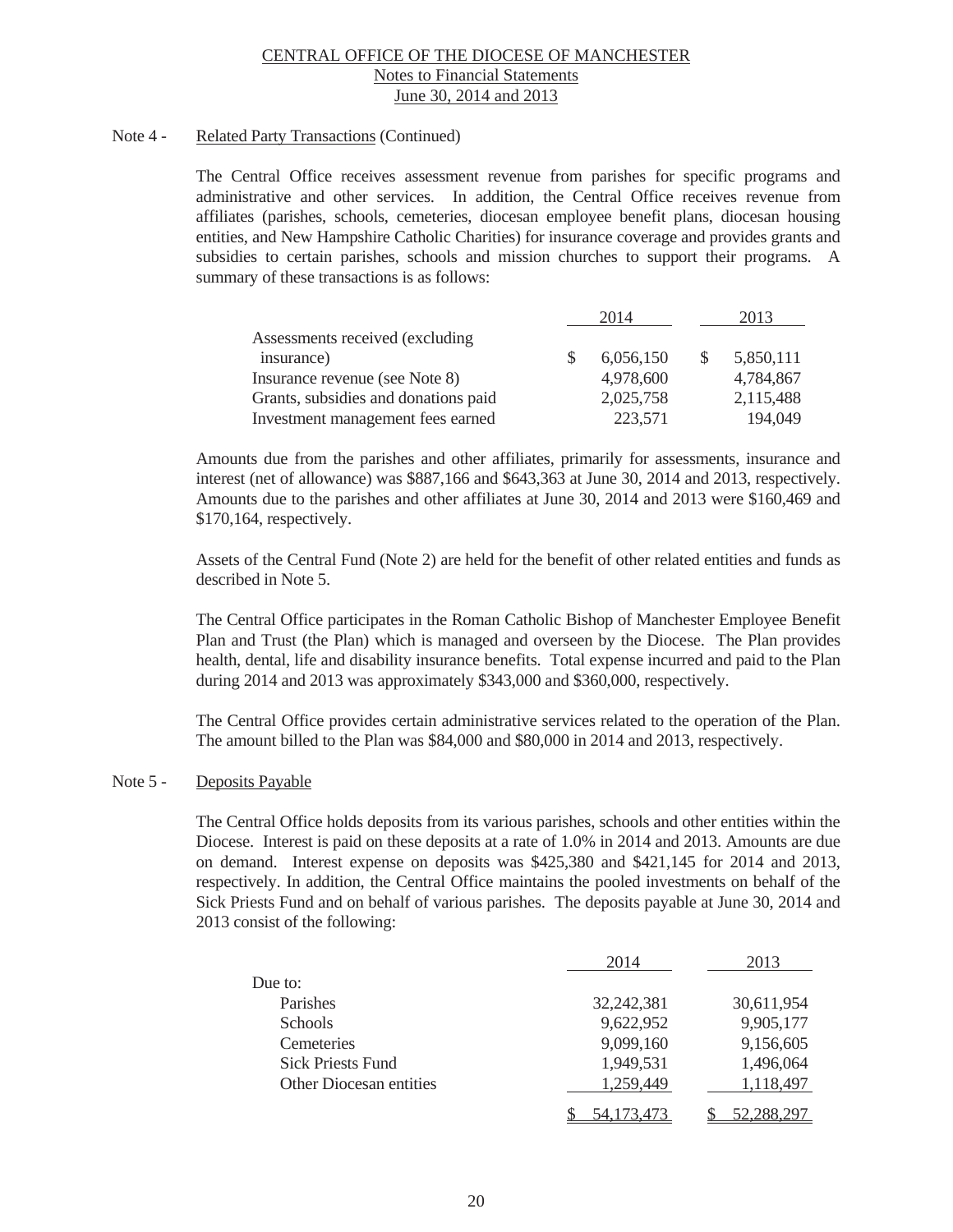#### Note 6 - Mortgage Note Payable

The Central Office has issued a 15-year mortgage note to an insurance company which is payable in equal monthly installments for principal and interest of \$37,974 through October 2025. The note bears interest at 6% and is collateralized by a first mortgage interest in certain real estate owned by the Diocese.

The note also includes a prepayment penalty for the first sixty nine months. The prepayment penalty is 2.5% of the amount of prepayment in the first twenty one months, decreasing by .5% every twelve months thereafter.

Interest expense for this loan amounted to \$230,683 and \$243,475 during 2014 and 2013, respectively. The principal balance due was \$3,740,375 and \$3,945,850, at June 30, 2014 and 2013, respectively.

The scheduled future principal payments due on this note are as follows:

| <b>Fiscal year</b> |           |
|--------------------|-----------|
| 2015               | 237,718   |
| 2016               | 252,380   |
| 2017               | 267,946   |
| 2018               | 284,473   |
| 2019               | 302,018   |
| Thereafter         | 2,395,840 |
|                    | 3,740,375 |

#### Note 7 - Retirement Benefits

(A) Diocesan Administration Employees

The Central Office has a tax-deferred annuity plan under Internal Revenue Code Section 403(b) for the benefit of its eligible diocesan administration employees. Contributions to the plan are based on 3% of eligible wages. Total contributions to this plan during 2014 and 2013 amounted to \$82,771 and \$76,036, respectively.

### (B) Diocesan Priests

On June 27, 2007, the Diocese established the Diocesan Priest Retirement Plan (the Plan) and the Diocesan Priest Retirement Trust Fund (the Trust) for the purpose of funding the retirement benefits of retired priests incardinated in the Diocese of Manchester who are granted permission by the Bishop of Manchester to retire. Under the Plan, retired priests receive a monthly stipend, medical and dental coverage, and are eligible for personal automobile insurance reimbursement. Priests born in or before 1948 are eligible to request retirement from the Bishop of Manchester at the earlier of attainment of age 68 or completion of 40 years of service; priests born between 1949 and 1956 (inclusive) are eligible to request retirement at age 70; priests born between 1957 and 1970 (inclusive) are eligible to request retirement at age 71; priests born during or after 1971 are eligible to request retirement at age 72. Earlier retirement is permitted only with the approval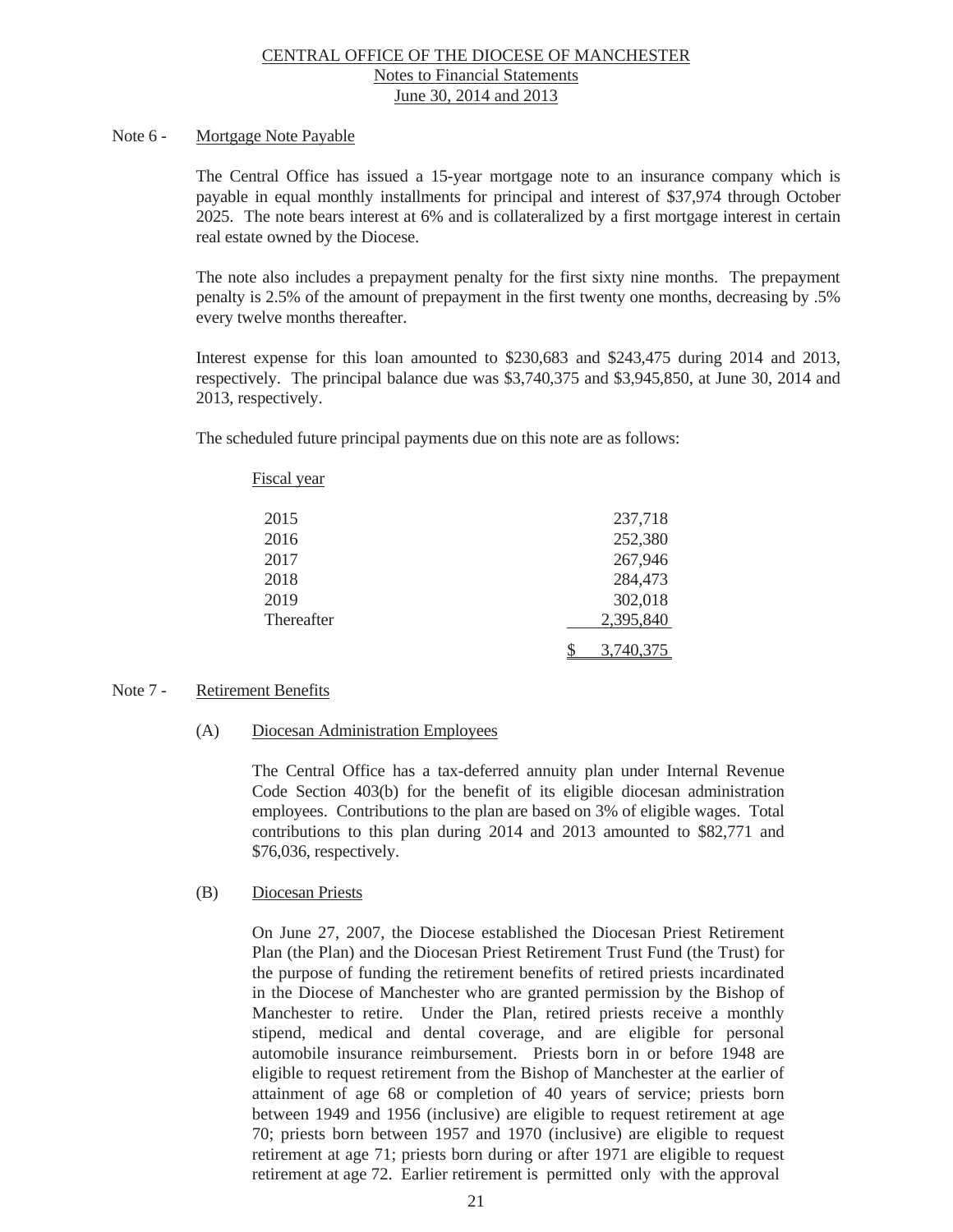# Note 7 - (B) Diocesan Priests (Continued)

of the Bishop. In accordance with the terms of the Plan, the Central Office assumed the obligations of the Plan, including the unfunded benefit obligation as of the date the Plan was established. In addition, the Central Office has recognized the unfunded obligation of the retirement plan in its statements of financial position in accordance with accounting principles generally accepted in the United States of America.

In addition to the benefits provided by the Trust, the Diocese also provides prescription drug coverage through its Medical Insurance Fund. Benefits are paid from the unrestricted (designated) assets of the Central Office and not from the Diocesan Priest Retirement Fund.

The Diocese also established a sustenance program (the Sustenance Program) for priests ineligible for public ecclesiastical ministry for whom the Diocese retains a responsibility of sustenance. These priests receive a monthly stipend, medical and dental coverage and are eligible for personal automobile insurance reimbursement. Benefits are paid from the unrestricted (undesignated) assets of the Central Office, not from the Diocesan Priest Retirement Fund or Diocesan assessment revenue from parishes.

Effective July 1, 2014, the monthly retired priest's stipend increased from \$1,500 to \$1,550. This resulted in an increase of \$463,866 to the priest retirement benefit obligation.

The following information relates to the Diocesan Priest Retirement Plan, Medical Insurance Fund and Sustenance Program, and includes amounts determined as of June 30, 2014 and 2013 measurement dates:

|                   |                | 2014        |             |                                            | 2013          |               |
|-------------------|----------------|-------------|-------------|--------------------------------------------|---------------|---------------|
|                   | Diocesan       |             |             | Diocesan                                   |               |               |
|                   | Priests        | Medical     |             | Priests                                    | Medical       |               |
|                   | Retirement     | Insurance   | Sustenance  | Retirement                                 | Insurance     | Sustenance    |
|                   | Plan           | <b>Fund</b> | Program     | Plan                                       | <b>Fund</b>   | Program       |
| Projected benefit |                |             |             |                                            |               |               |
| obligation        | (21,665,233)   | (1,608,628) | (2,136,613) | (22,063,597)                               | (1,720,308)   | (2,442,773)   |
| Fair value of     |                |             |             |                                            |               |               |
| plan assets       | 8,581,566      |             |             | 7.229.164                                  |               |               |
|                   |                |             |             |                                            |               |               |
| Funded status     | \$(13,083,667) |             |             | $$(1,608,628) $(2,136,613) $ (14,834,433)$ | \$(1,720,308) | \$(2,442,773) |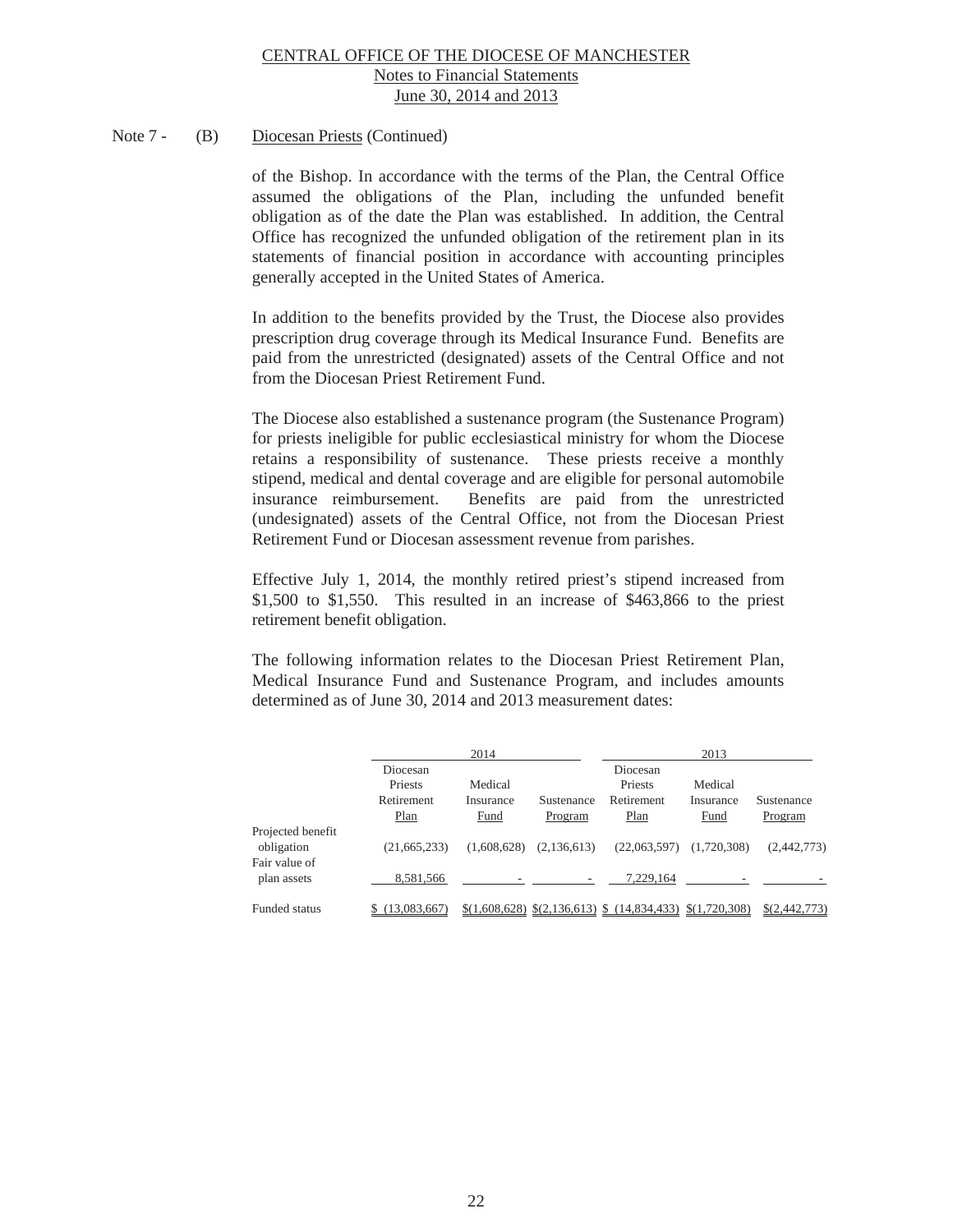# Note 7 - (B) Diocesan Priests (Continued)

|                                            |                     | 2014                    |             |                     | 2013                    |               |
|--------------------------------------------|---------------------|-------------------------|-------------|---------------------|-------------------------|---------------|
|                                            | Diocesan<br>Priests | Medical                 |             | Diocesan<br>Priests | Medical                 |               |
|                                            | Retirement          | Insurance               | Sustenance  | Retirement          | Insurance               | Sustenance    |
|                                            | Plan                | Fund                    | Program     | Plan                | Fund                    | Program       |
| Discount rate                              | 4.33%               | 4.33%                   | 4.33%       | 4.4%                | 4.4%                    | 4.4%          |
| Expected return on                         |                     |                         |             |                     |                         |               |
| plan assets                                | 6.5%                | N/A                     | N/A         | 6.5%                | N/A                     | N/A           |
| Annual cost                                |                     |                         |             |                     |                         |               |
| increases                                  | 6% trending         | 6% trending             | 6% trending | 6.5% trending       | 6.5% trending           | 6.5% trending |
|                                            | to $4%$             | to $4%$                 | to $4%$     | to $4%$             | to $4%$                 | to $4%$       |
| Year that the rate<br>reaches the ultimate |                     |                         |             |                     |                         |               |
| trend rate                                 | 2019                | 2019                    | 2019        | 2018                | 2018                    | 2018          |
| Rate of compensation                       |                     |                         |             |                     |                         |               |
| increase                                   | N/A                 | N/A                     | N/A         | N/A                 | N/A                     | N/A           |
| Mortality                                  |                     | RP-2000 Mortality Table |             |                     | RP-2000 Mortality Table |               |
| Benefit cost                               | 1,017,028           | (111,680)               | (50, 962)   | 1,582,365           | (513, 684)              | 438,827       |
| Employer                                   |                     |                         |             |                     |                         |               |
| contributions                              |                     |                         |             |                     |                         |               |
| and donations                              | 1,505,046           |                         | 255,197     | 1,570,731           |                         | 232,287       |
| Participant                                |                     |                         |             |                     |                         |               |
| contributions                              | 54,450              |                         |             | 53,000              |                         |               |
| Benefits paid                              | 1,322,515           | 49,781                  | 255,197     | 1,349,450           | 68,387                  | 232,287       |
|                                            |                     |                         |             |                     |                         |               |

#### Significant assumptions at June 30, 2014 and 2013 include:

The net periodic pension cost consists of:

|                                     | 2014       | 2013       |
|-------------------------------------|------------|------------|
| Diocesan Priest Retirement Plan:    |            |            |
| Amortization of prior service costs | 67,611     | 328,694    |
| Investment return                   | (470, 017) | (407, 542) |
| Current service cost                | 388,697    | 410,964    |
| Interest cost                       | 937,168    | 942,651    |
| Amortization of gains or losses     | 93,569     | 307,598    |
| Sustenance program                  | (50, 962)  | 438,827    |
| Medical insurance fund              | (111,680)  | (513, 684) |
| Total                               | 854.386    |            |

Retirement-related changes for the Diocesan Priest Retirement Plan other than net periodic pension costs consist of:

|                                     | 2014        | 2013        |
|-------------------------------------|-------------|-------------|
| Amortization of prior service costs | (67, 611)   | (328, 694)  |
| Net gain not yet recognized         | (1,391,337) | (3,265,663) |
| Funding by affiliates               | (1,308,846) | (1,277,915) |
|                                     | (2.767.794) | (4,872,272) |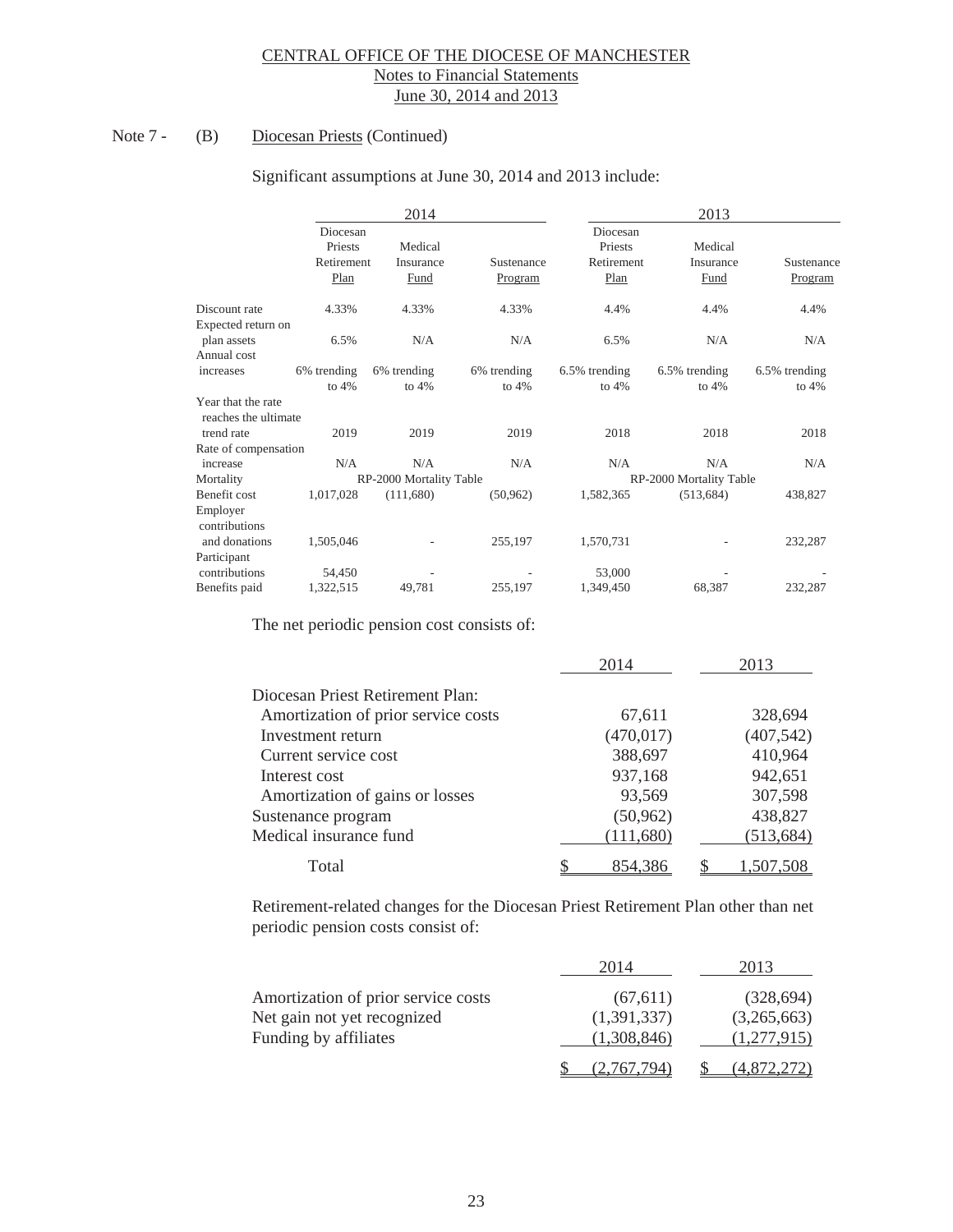### Note 7 - (B) Diocesan Priests (Continued)

The accumulated benefit obligations were as follows:

|               | Diocesan Priests | Medical   |            |
|---------------|------------------|-----------|------------|
|               | Retirement       | Insurance | Sustenance |
|               | Plan             | Fund      | Program    |
| June 30, 2014 | 19,423,554       | 980.192   | 1,879,082  |
| June 30, 2013 | 19,617,456       | 1,018,494 | 2,139,307  |

The Central Office expects to contribute approximately \$1,670,000 to the Retirement Plan during the year ending June 30, 2015. Benefits expected to be paid during the ensuing five years and five years thereafter are as follows:

|               | Diocesan Priests<br>Retirement<br>Plan | Medical<br>Insurance<br>Fund |   | Sustenance<br>Program |
|---------------|----------------------------------------|------------------------------|---|-----------------------|
| 2015          | \$1,602,000                            | \$<br>79,179                 | S | 193,218               |
| 2016          | 1,630,000                              | 84,370                       |   | 185,591               |
| 2017          | 1,619,000                              | 87,957                       |   | 177,278               |
| 2018          | 1,584,000                              | 89,329                       |   | 168,338               |
| 2019          | 1,531,000                              | 89,261                       |   | 194,415               |
| $2020 - 2024$ | 7,182,000                              | 455,370                      |   | 827,658               |

Assets of the Trust are invested with other marketable securities of the Central Office and its affiliated agencies (Note 2). The allocation of the fair value of plan assets by category at June 30, 2014 and 2013 is as follows:

|                                   | 2014  |       |
|-----------------------------------|-------|-------|
| Money market funds                | .5%   | .5%   |
| Equity securities - domestic      | 35.5% | 35%   |
| Equity securities - international | 32%   | 31.5% |
| Fixed income securities           | 32%   | 33%   |

 The Central Office's investment policy with respect to assets of the Trust is consistent with the policy outlined in Note 2.

The expected rate of return on Plan assets was developed in consultation with the Plan's investment advisors and is based upon their assessment of expected future returns.

 The measurement of the fair value of the Diocesan Priest Retirement Plan investments as of June 30, 2014 and 2013 was made using the fair value hierarchy described in Note 11.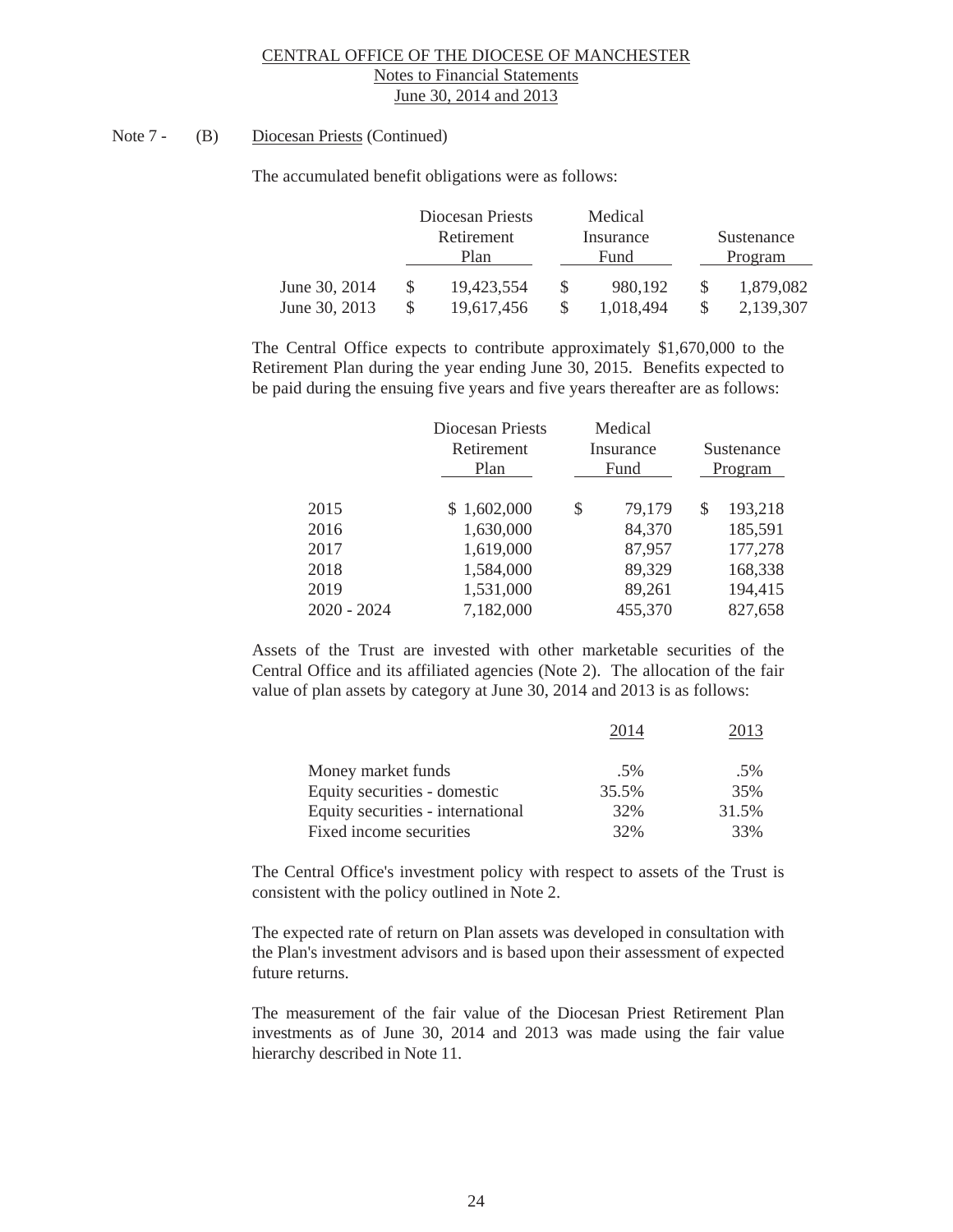### Note 7 - (B) Diocesan Priests (Continued)

 The following table sets forth by level, within the fair value hierarchy, the valuation techniques used to determine the fair value of these investments as of June 30, 2014 and 2013:

|                                      |                 | 2014            |               |                            |
|--------------------------------------|-----------------|-----------------|---------------|----------------------------|
|                                      | Level 1         | Level 2         | Level 3       | Total                      |
| Money market                         |                 |                 |               |                            |
| funds                                |                 | 39,279          |               | 39,279                     |
| Equity securities -<br>domestic      |                 | 3,032,134       |               | 3,032,134                  |
| Equity securities -<br>international |                 |                 |               |                            |
| Fixed income                         |                 | 2,729,861       |               | 2,729,861                  |
| securities                           | 2,737,544       |                 |               | 2,737,544                  |
|                                      | 2,737,544       | 5,801,274<br>\$ | \$            | 8,538,818                  |
|                                      |                 | 2013            |               |                            |
|                                      | Level 1         | Level 2         | Level 3       | Total                      |
| Money market                         |                 |                 |               |                            |
| funds                                |                 | 23,723          |               | 23,723                     |
| Equity securities -<br>domestic      |                 | 2,514,589       |               | 2,514,589                  |
| Equity securities -<br>international |                 | 2,275,207       |               | 2,275,207                  |
| Fixed income<br>securities           | 2,375,129       |                 |               | 2,375,129                  |
|                                      | 2,375,129<br>\$ | 4,813,519<br>S  | $\mathcal{S}$ | 7,188,648<br>$\frac{1}{2}$ |

#### Note 8 - **Insurance**

 The Diocese is partially self-insured for claims incurred, with respect to property, liability and automobile insurance coverage which is administered by the Central Office. The Diocese was self-insured for workers' compensation from September 1972 through June 1997. Included in cash held for restricted purposes is approximately \$129,000, which is on deposit with a fiduciary and is bound by a Security Deposit Agreement in accordance with New Hampshire state law.

 In consultation with its actuary, the Central Office has obtained policies with certain deductibles from commercial insurers to reduce financial exposure to risk, however, the Central Office remains primarily responsible to affiliated entities for the payment of claims. The Central Office pays claims on all losses arising from a single occurrence. Insurers then reimburse the portion of any claim in excess of the retention limit, subject to limits stated in the policy.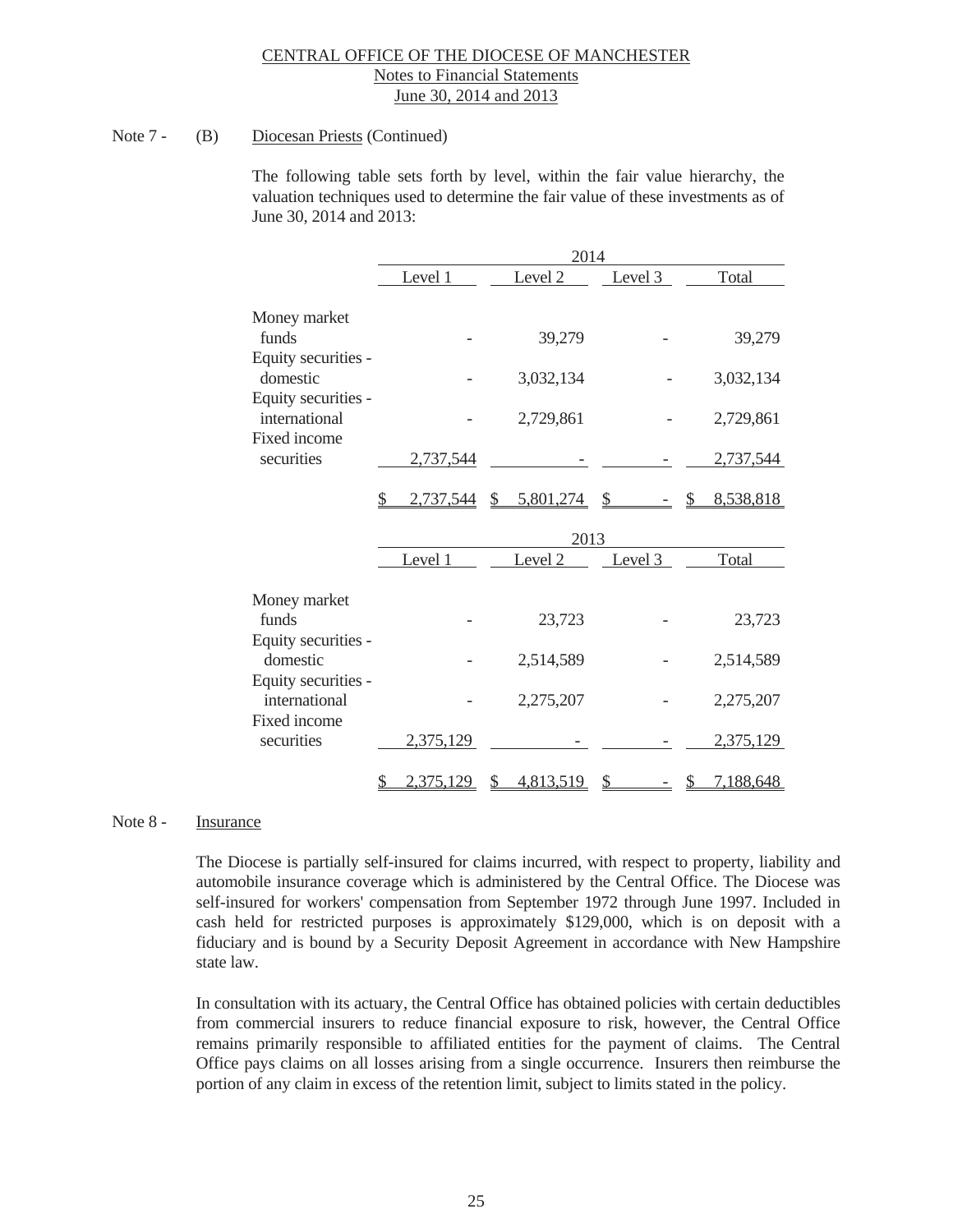Notes to Financial Statements

June 30, 2014 and 2013

#### Note 8 - Insurance (Continued)

 The Central Office records a liability for unpaid claims based on amounts due on settlements, and case base estimates of reported losses, plus supplemental amounts for incurred but not reported losses (IBNR) calculated based on loss projections using actuarial analysis and studies of historical loss experience. Amounts due from insurance companies on settled claims were \$359,734 and \$79,646 at June 30, 2014 and 2013, respectively, and have been recorded as insurance receivable in the accompanying statements of financial position.

The following summarizes the estimated liability for unpaid claims at June 30, 2014 and 2013:

|                       |                 | 2014          |                 |
|-----------------------|-----------------|---------------|-----------------|
|                       | Claims          |               |                 |
| <b>Type</b>           | Payable, net    | <b>IBNR</b>   | Total           |
| Liability             | 540,601         | 445,124       | 985,725         |
| Property              | 511,844         | 69,844        | 581,688         |
| Workers' compensation | 2,569,068       |               | 2,569,068       |
|                       | 3,621,513       | 514,968       | 4,136,481<br>S. |
|                       |                 | 2013          |                 |
|                       | Claims          |               |                 |
| <b>Type</b>           | Payable, net    | <b>IBNR</b>   | Total           |
| Liability             | 924,138         | 353,230       | 1,277,368       |
| Property              | 308,333         | 43,176        | 351,509         |
| Workers' compensation | 2,511,932       |               | ∗<br>2,511,932  |
|                       | 3,744,403<br>\$ | 396,406<br>\$ | 4,140,809<br>\$ |

#### \* As restated (see Note 14).

 While the Central Office believes that the amounts reported represent its best estimate of the amount necessary to cover the ultimate cost of these claims, these estimates are subject to change. Any change in estimates is made in consultation with an actuary and is recorded in the year the change is determined.

 Claims and claims expense paid for all of the above coverages amounted to approximately \$1,498,000 and \$1,514,000 in 2014 and 2013, respectively.

#### Note 9 - Contingencies

Through June 30, 2014, numerous claims and lawsuits have been filed against the Diocese of Manchester in connection with reports of sexual misconduct with minors by some priests and others associated with the Diocese.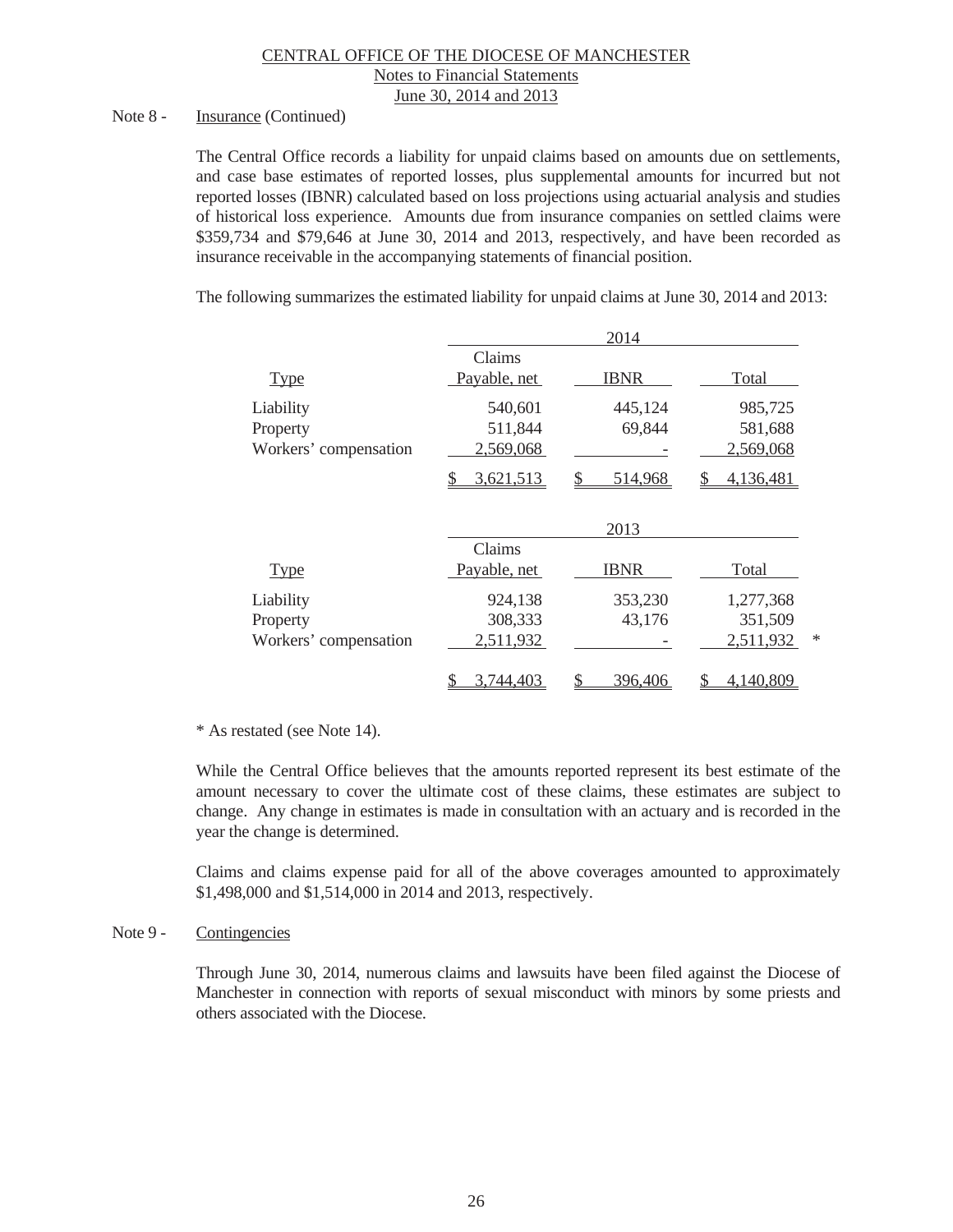### Note 9 - Contingencies (Continued)

The Diocese has entered into settlement agreements with a substantial number of the complainants. Under the terms of the agreements through June 30, 2014, the Diocese has agreed to pay approximately \$25,263,650 to the complainants, and the complainants have agreed to withdraw their claims. The cost of the settlements, including a provision for pending settlements, net of estimated insurance recoveries of approximately \$8,813,000, has been provided for as an expense in the year in which the liability for payment was determined to be probable and the amount was subject to reasonable estimation.

The accompanying financial statements include an estimated liability for the remaining reported claims and an estimate of the liability relating to unreported claims. As discussed in Note 8, it is possible that these estimates will change in the near term, and these changes may be material to the financial statements.

The Diocese established the Roman Catholic Bishop of Manchester Employee Benefits Plan and Trust (the Plan) as a funding vehicle with respect to certain health, dental, short and long term disability, and life insurance benefits offered to employees of the central administration, parishes, schools and certain other diocesan institutions. Payments received from the various diocesan entities related to the provision of the aforementioned benefits are deposited into the Plan from which the payment of claims, premium payments and administrative expenses are made. The transactions and accounts of the Plan are not included in the accompanying financial statements.

As it pertains to health care benefits, the Plan is responsible for the payment of claims up to a maximum amount for each specific claim for each plan year. Claims above the maximum amounts for the plan year are insured with an independent insurer. In the event that the Plan does not have sufficient resources to pay all claims, premiums and administrative expenses for which it is responsible, the Central Office would be responsible for funding any related deficit. As of June 30, 2014, management has determined that the Plan had sufficient resources to fund all such costs.

#### Note 10 - Risk and Uncertainties

 The Central Office invests in various investment securities. Investment securities are exposed to various risks such as interest rate, market and credit risks. Due to the level of risk associated with certain investment securities, it is at least reasonably possible that changes in the values of investment securities will occur in the near term and that such changes could materially affect the investment balances.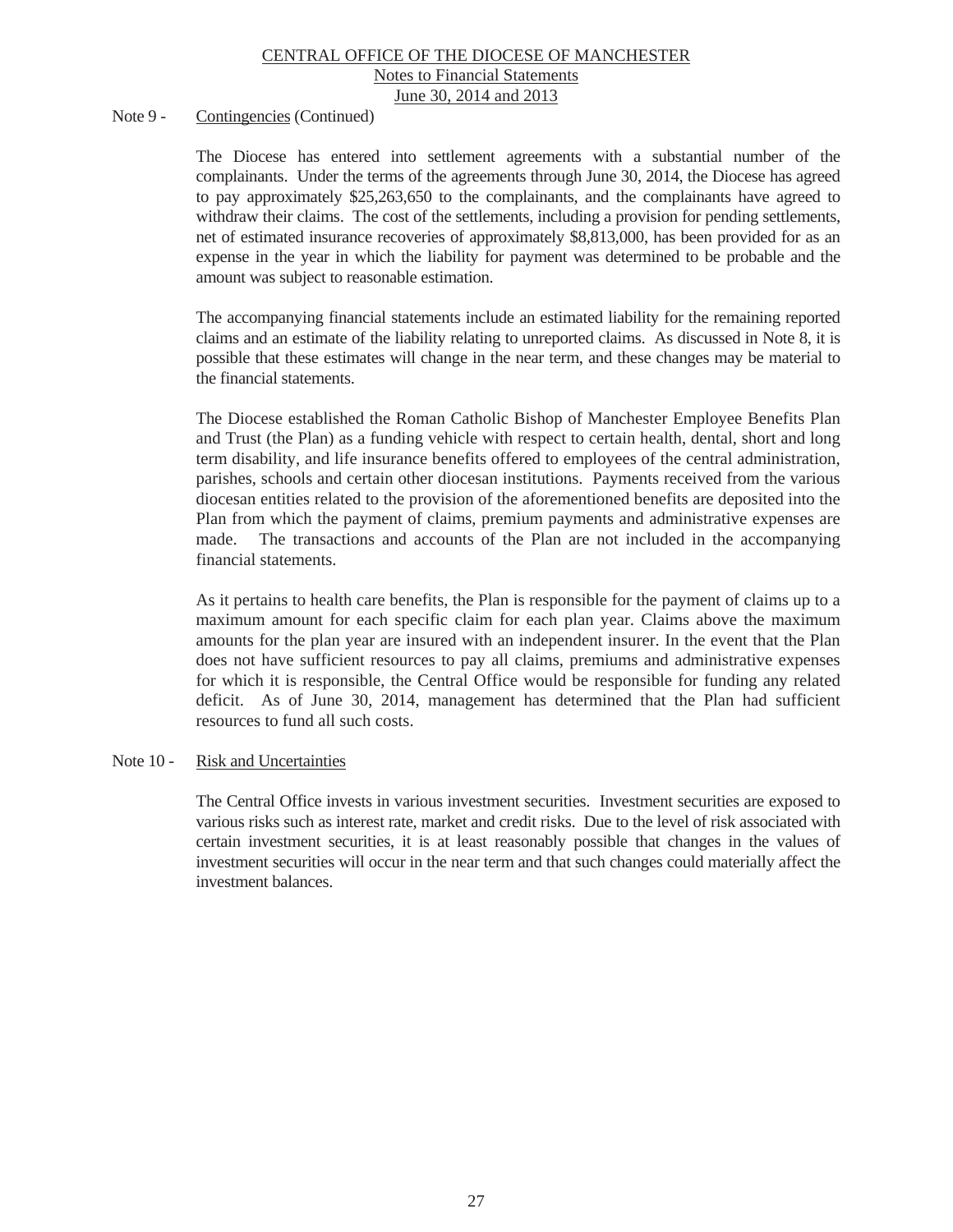#### Note 11 - Fair Value Measurements

Accounting principles generally accepted in the United States of America establishes a fair value hierarchy that prioritizes the inputs to valuation techniques used to measure fair value. This hierarchy consists of three broad levels: Level 1 inputs consist of unadjusted quoted prices in active markets for identical assets and have the highest priority; Level 2 inputs consist of quoted prices for similar assets in active markets, quoted prices for identical or similar assets in inactive markets, or observable inputs other than quoted market prices; and Level 3 inputs consist of inputs that are unobservable and significant to the fair value measurement and have the lowest priority. The Central Office uses appropriate valuation techniques based on available inputs to measure the fair value of its investments. An asset's fair value measurement level within the fair value hierarchy is based on the lowest level of any input that is significant to the fair value measurement. Valuation techniques must maximize the use of observable inputs and minimize the use of unobservable inputs.

The following table sets forth by level, within the fair value hierarchy, the valuation techniques used to determine the fair value of the Central Office's assets as of June 30, 2014 and 2013.

|                                                                           | 2014             |                    |             |                  |  |
|---------------------------------------------------------------------------|------------------|--------------------|-------------|------------------|--|
|                                                                           | Level 1          | Level 2            | Level 3     | Total            |  |
| Money market funds<br>Equity securities -                                 |                  | 326,859            |             | 326,859          |  |
| domestic<br>Equity securities -                                           | 245,959          | 25,029,786         | 213,398     | 25,489,143       |  |
| international                                                             |                  | 22,538,439         |             | 22,538,439       |  |
| Fixed income securities<br>Beneficial interest in<br>charitable remainder | 22,600,517       | 241                |             | 22,600,758       |  |
| trust                                                                     |                  |                    | 867,529     | 867,529          |  |
|                                                                           | 22,846,476       | 47,895,325<br>\$.  | \$1,080,927 | 71,822,728<br>S  |  |
|                                                                           |                  |                    | 2013        |                  |  |
|                                                                           | Level 1          | Level <sub>2</sub> | Level 3     | Total            |  |
| Money market funds<br>Equity securities -                                 |                  | 200,608            |             | 200,608          |  |
| domestic<br>Equity securities -                                           | 215,390          | 21,345,223         | 213,398     | 21,774,011       |  |
| international                                                             |                  | 19,311,800         |             | 19,311,800       |  |
| Fixed income securities<br>Beneficial interest in<br>charitable remainder | 20,162,596       | 122                |             | 20, 162, 718     |  |
| trust                                                                     |                  |                    | 614,803     | 614,803          |  |
|                                                                           | 20,377,986<br>\$ | 40,857,753<br>S    | 828,201     | 62,063,940<br>\$ |  |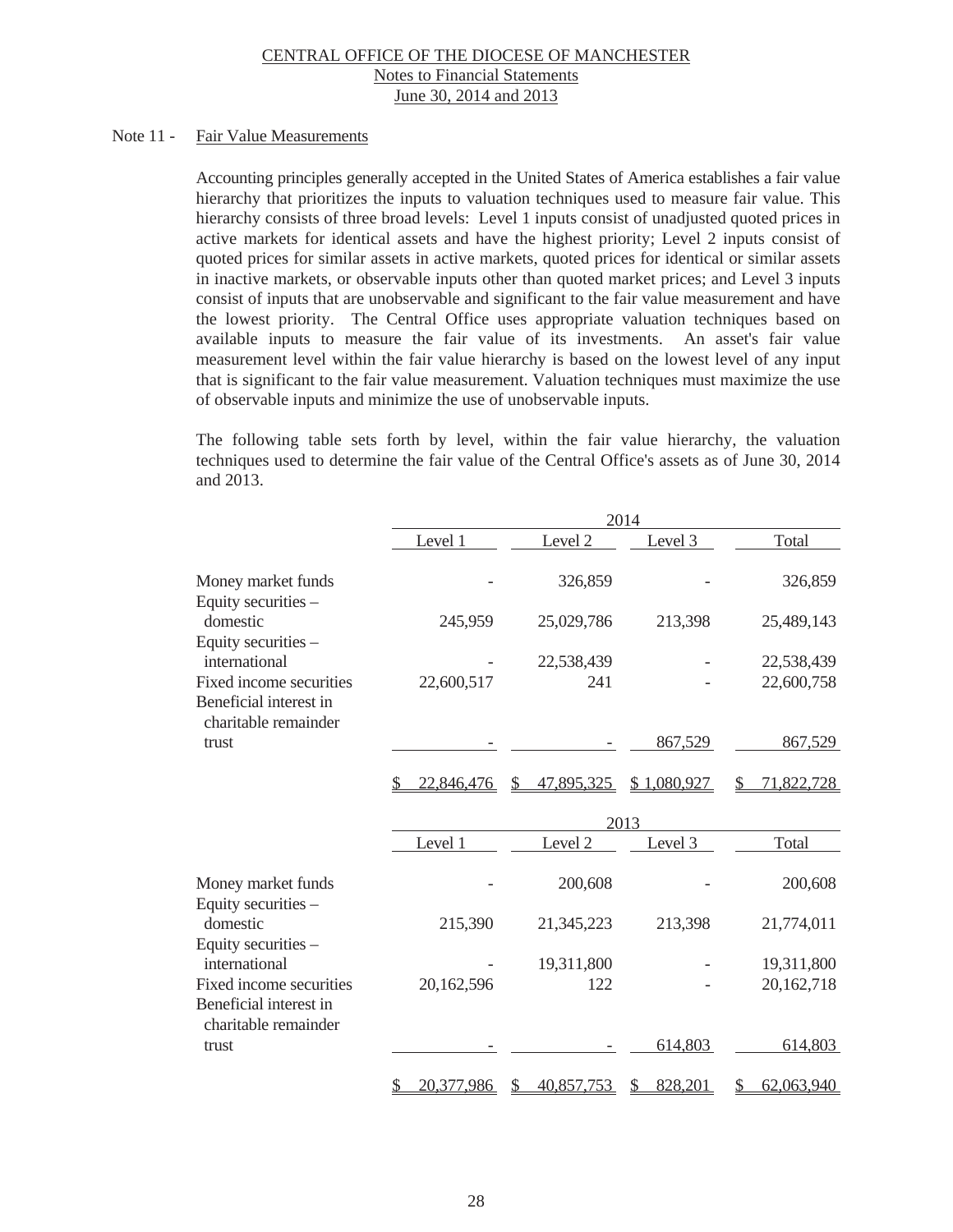### Note 11 - Fair Value Measurements (Continued)

The following table shows a summary of changes in the fair value of the Central Office's Level 3 assets for the years ended June 30, 2014 and 2013:

|                            |           |                | 2014         |                |
|----------------------------|-----------|----------------|--------------|----------------|
|                            |           | Investment     | Charitable   |                |
|                            |           | in Insurance   | Remainder    |                |
|                            |           | <b>Company</b> | <b>Trust</b> | Total          |
| Balance, beginning of year |           | 213,398        | 614,803      | 828,201        |
| Unrealized gains           |           |                | 2,726        | 2,726          |
| Purchases                  |           |                | 250,000      | 250,000        |
|                            |           | 213,398        | 867,529      | 1,080,927<br>S |
|                            |           |                | 2013         |                |
|                            | Domestic  | Investment     | Charitable   |                |
|                            | Equity    | in Insurance   | Remainder    |                |
|                            | Security  | <b>Company</b> | <b>Trust</b> | Total          |
| Balance, beginning         |           |                |              |                |
| of year                    | 59,986    | 213,398        | 435,688      | 709,072        |
| <b>Unrealized losses</b>   | (9,827)   |                |              | (9,827)        |
| Unrealized gains           |           |                | 119,115      | 119,115        |
| Purchases (sales)          | (50, 159) |                | 60,000       | 9,841          |
|                            | \$        | 213,398        | 614,803<br>S | 828,201        |

Realized and unrealized gains and losses are reported as investment income in the statements of activities.

Levels 1 and 2 assets are valued using a market approach. Level 1 domestic equity securities and fixed income securities are valued based on published quotations of securities traded on active markets. Money market funds are valued using quoted prices for identical or similar assets in markets that are not active.

Level 2 domestic equity securities are held in a fund that is valued daily and issuances and redemptions are permitted daily and occur at net asset value (NAV). The NAV is based on the fair value of the underlying investments of the fund less its liabilities. The domestic equity fund invests with the objective of approximating, before expenses, the Russell 3000 Index, over the long term and implements a screen of certain social and environmental criteria. The international equity securities are held in funds that are valued monthly on the last business day of the month and issuances and redemptions are permitted monthly and occur at NAV. The NAV is based on the fair value of the underlying investments of the fund less its liabilities. The international equity funds invest in a diversified portfolio of equity securities of non-tobacco companies located in any country other than the United States.

The method of valuing the level 3 charitable remainder trust is described in Note 2. The investment in the insurance company is valued at cost, which management has determined approximates fair value.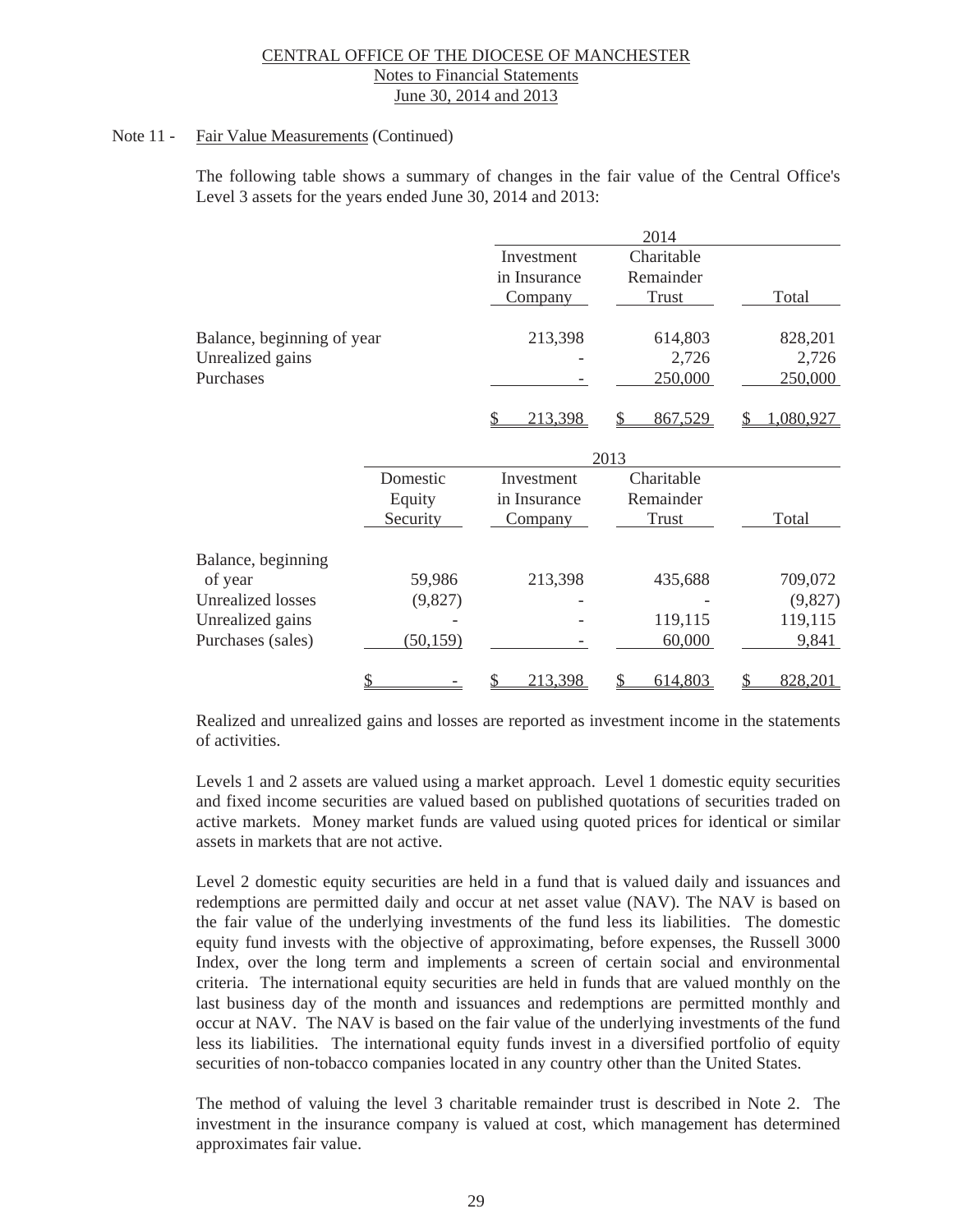#### Note 11 - Fair Value Measurements (Continued)

There were no changes in the valuation techniques during the current year. The inputs or valuation methodology used for valuing securities are not necessarily indicative of the risk associated with investing in those securities.

#### Note 12 - Donor-Designated Endowments

The Central Office follows the accounting guidance established by the Financial Accounting Standards Board for the net asset classification of donor-restricted endowment funds for a nonprofit organization that is subject to an enacted version of the Uniform Prudent Management of Institutional Funds Act of 2006 (UPMIFA). The guidance also requires certain disclosures about an organization's endowment funds (both donor-restricted endowment funds and board-designated endowment funds) whether or not the organization is subject to UPMIFA. The State of New Hampshire enacted UPMIFA effective July 1, 2008, the provisions of which apply to endowment funds existing on or established after that date. The Central Office has determined that permanently restricted net assets meet the definition of endowment funds under UPMIFA.

The Central Office's endowments consist of funds established for the benefit of the programs of the Diocese (see Note 1 (H)). As required by accounting principles generally accepted in the United States of America, net assets associated with endowment funds are classified and reported based on the existence or absence of donor-imposed restrictions.

The Central Office has interpreted the State Prudent Management of Institutional Funds Act (SPMIFA) as requiring the preservation of the fair value of the original gift as of the date of the gift of donor-restricted endowment funds, absent explicit donor stipulations to the contrary. As a result of this interpretation, the Central Office classifies as permanently restricted net assets (a) the original value of gifts donated to the permanent endowment, (b) the original value of subsequent gifts to the permanent endowment, and (c) accumulations to the permanent endowment made in accordance with the direction of the applicable donor gift instrument at the time the accumulation is added to the fund. The remaining portion of the donor-restricted endowment fund that is not classified as permanently restricted net assets is classified as temporarily restricted net assets until those amounts are appropriated for expenditure by the Central Office in a manner consistent with the standard of prudence prescribed by SPMIFA. In accordance with SPMIFA, the Central Office considers the following factors in making a determination to appropriate or accumulate donor-restricted endowment funds: (1) the duration and preservation of the various funds, (2) the purposes of the donor-restricted endowment funds, (3) general economic conditions, (4) the possible effect of inflation and deflation, (5) the expected total return from income and the appreciation of investments, (6) other resources of the Central Office, and (7) the Central Office's investment policies.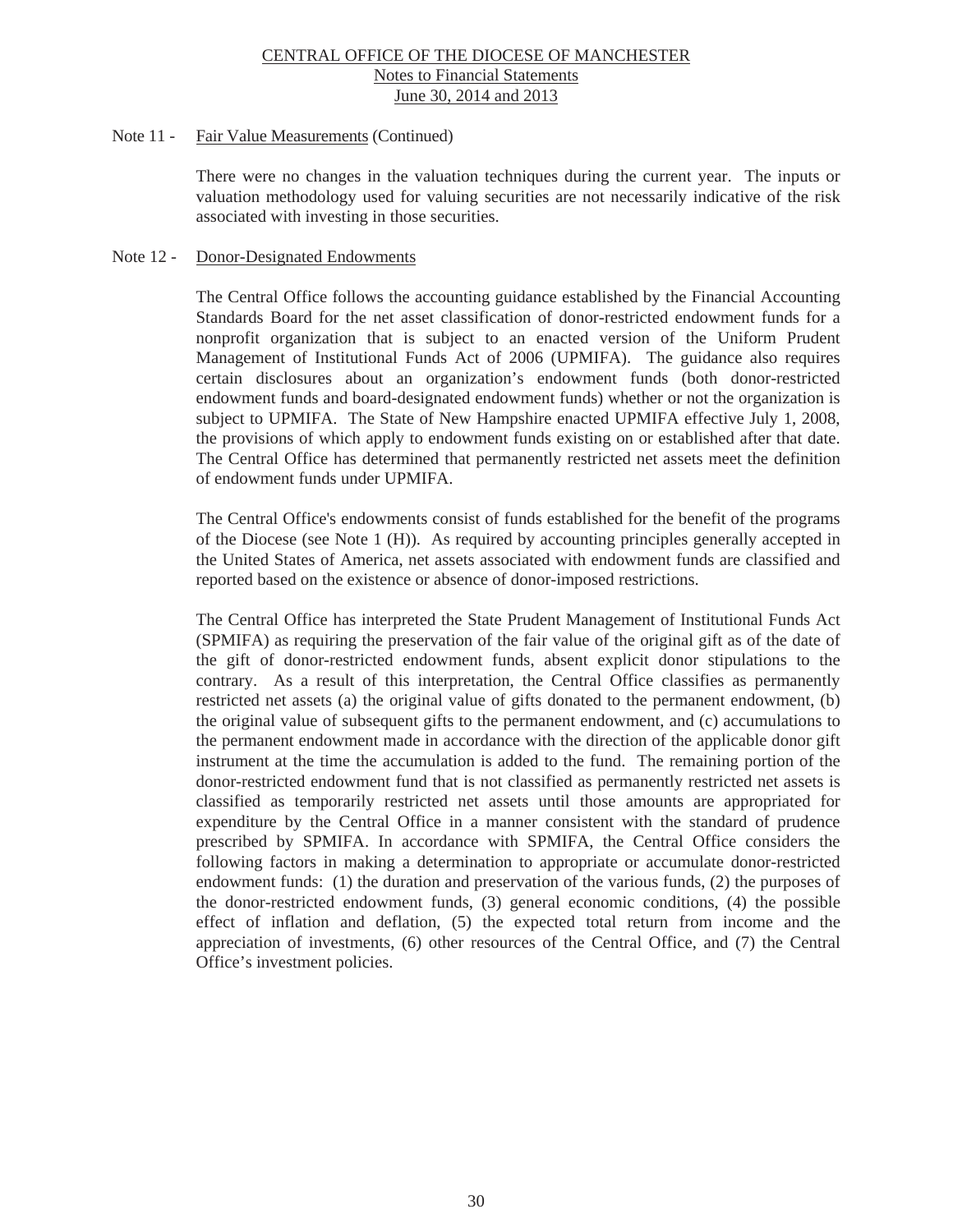### Note 12 - Donor-Designated Endowments (Continued)

Endowment net asset composition as of June 30, 2014 and 2013 and changes in endowment net assets for the years ended June 30, 2014 and 2013 are as follows:

|                           | 2014         |             |                |              |  |  |
|---------------------------|--------------|-------------|----------------|--------------|--|--|
|                           |              | Temporarily | Permanently    |              |  |  |
|                           | Unrestricted | Restricted  | Restricted     | Total        |  |  |
|                           |              |             |                |              |  |  |
| Endowment net assets,     |              |             |                |              |  |  |
| beginning of year         |              | 3,554,672   | 7,710,049      | 11,264,721   |  |  |
| Contributions             |              | 250         | 250,225        | 250,475      |  |  |
| Interest and dividends    |              | 8,288       |                | 8,288        |  |  |
| Net appreciation in value |              |             |                |              |  |  |
| of investments            |              | 1,486,345   | 10,121         | 1,496,466    |  |  |
| Amounts appropriated for  |              |             |                |              |  |  |
| expenditure               |              | (607, 483)  |                | (607, 483)   |  |  |
|                           |              |             |                |              |  |  |
| Endowment net assets,     |              |             |                |              |  |  |
| end of year               | \$           | 4,442,072   | 7,970,395<br>S | \$12,412,467 |  |  |
|                           |              |             | 2013           |              |  |  |
|                           |              | Temporarily | Permanently    |              |  |  |
|                           | Unrestricted | Restricted  | Restricted     | Total        |  |  |
| Endowment net assets,     |              |             |                |              |  |  |
| beginning of year         | (363)        | 2,978,776   | 7,528,141      | 10,506,554   |  |  |
| Contributions             |              | 853         | 60,225         | 61,078       |  |  |
| Interest and dividends    | 262          | 67,790      |                | 68,052       |  |  |
| Net appreciation in value |              |             |                |              |  |  |
| of investments            | 101          | 1,041,248   | 121,683        | 1,163,032    |  |  |
| Amounts appropriated for  |              |             |                |              |  |  |
| expenditure               |              | (533,995)   |                | (533,995)    |  |  |
|                           |              |             |                |              |  |  |
| Endowment net assets,     |              |             |                |              |  |  |
| end of year               | \$           | \$3,554,672 | 7,710,049<br>S | \$11,264,721 |  |  |

*Funds with Deficiencies*. From time to time, the fair value of assets associated with individual donor-restricted endowment funds may fall below the level that the donor or UPMIFA requires the Central Office to retain as a fund of perpetual duration. No significant deficiencies were reported in temporarily restricted or unrestricted net assets as of June 30, 2014.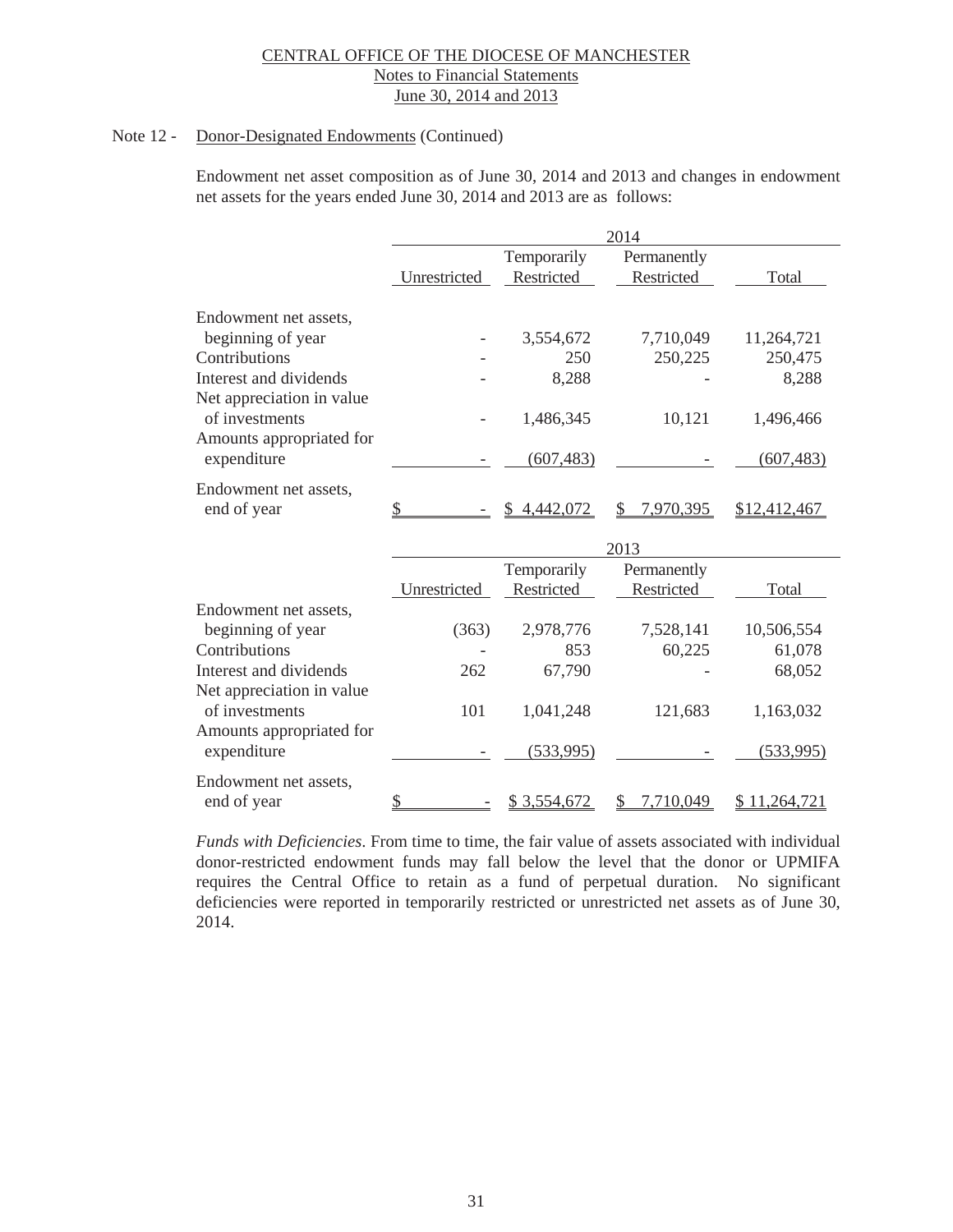### Note 12 - Donor-Designated Endowments (Continued)

*Investment Return Objectives, Risk Parameters and Strategies*. The Central Office has adopted investment and spending policies for endowment assets that attempt to provide a predictable stream of funding to programs supported by its endowment funds while also maintaining the purchasing power of those endowment assets over the long-term. Accordingly, the investment process seeks to achieve an after-cost total real rate of return, including investment income as well as capital appreciation, which exceeds the annual distribution with acceptable levels of risk. Endowment assets are invested in a well diversified asset mix, consisting mainly of investment funds, that is intended to result in a consistent inflation-protected rate of return that has sufficient liquidity to make an annual distribution not exceeding 5%, while growing the funds if possible. Therefore, the Central Office expects its endowment assets, over time, to produce a rate of return sufficient to provide for the annual distribution. Investment risk is measured in terms of the total endowment funds. Investment assets and allocation between asset classes and strategies are managed to not expose the fund to unacceptable levels of risk.

*Spending Policy*. The Central Office has a policy of appropriating for distribution each year up to 5% of its endowment fund's average fair value of the previous three years. In addition, in the event that an amount in excess of the 5% threshold is required for any single year in order to accomplish the purposes for which a particular donor restricted fund has been established, the proposed appropriation shall be reviewed by the Diocesan Finance Council, which will then make a recommendation to the Bishop as to its concurrence or nonconcurrence with the proposed appropriation. In establishing this policy, the Central Office considered the long-term expected return on its investment assets, the nature and duration of the individual endowment funds, some of which must be maintained in perpetuity because of donor-restrictions, the possible effects of inflation, and the provisions of SPMIFA.

### Note 13 - Subsequent Events

 Management has evaluated subsequent events through November 21, 2014, the date when the financial statements were available to be issued.

#### Note 14 - Prior Period Adjustment

The accompanying financial statements for 2013 have been restated to record an estimated liability for an unpaid workers' compensation claim determined by management to be in excess of insured amounts. In addition, the net assets as of July 1, 2012 were restated to correct the insurance liability reported in prior years.